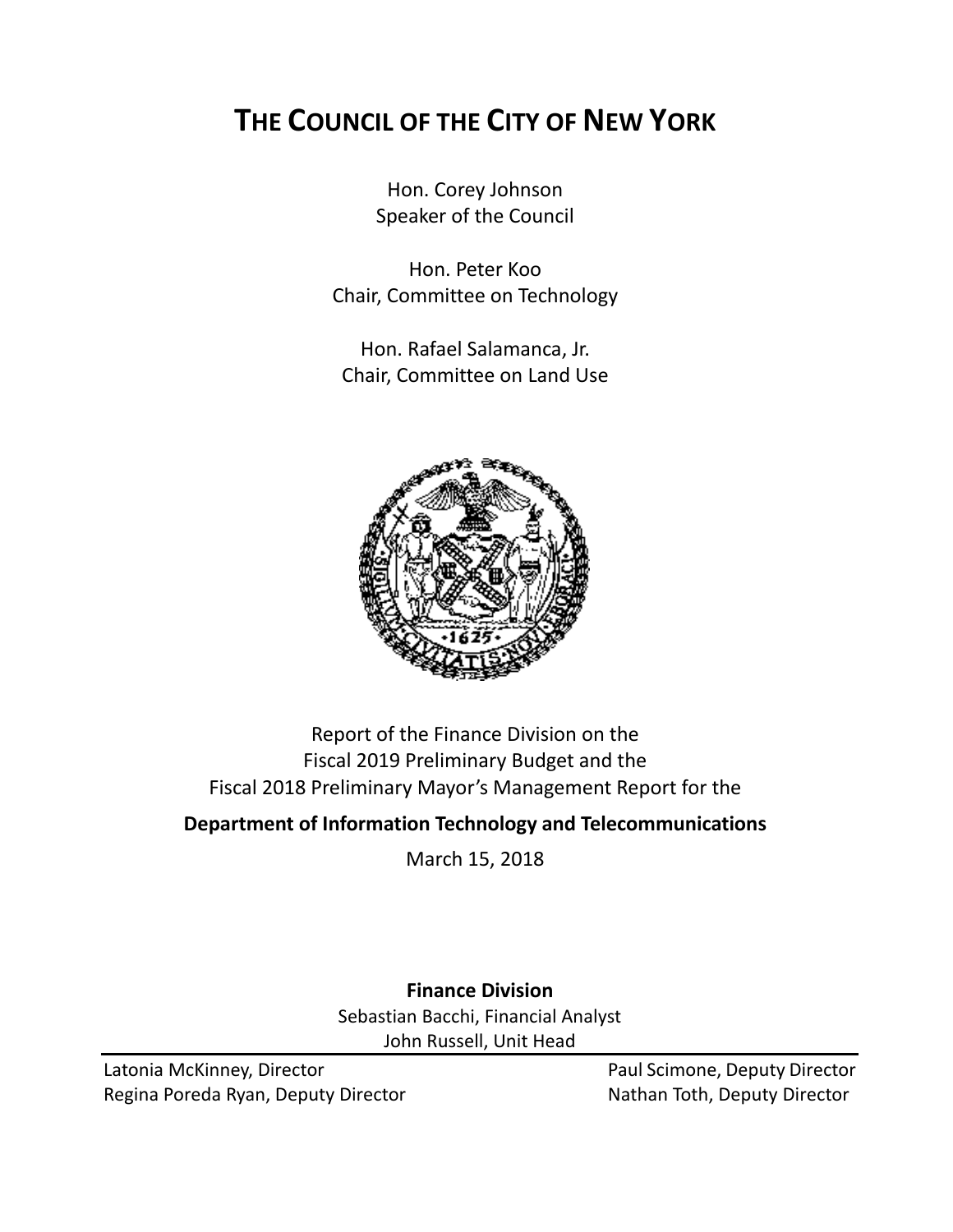## Contents

| Department of Information Technology and Telecommunications Overview 1                     |
|--------------------------------------------------------------------------------------------|
|                                                                                            |
|                                                                                            |
|                                                                                            |
|                                                                                            |
|                                                                                            |
|                                                                                            |
|                                                                                            |
|                                                                                            |
|                                                                                            |
|                                                                                            |
|                                                                                            |
|                                                                                            |
|                                                                                            |
|                                                                                            |
|                                                                                            |
|                                                                                            |
|                                                                                            |
|                                                                                            |
|                                                                                            |
| Appendix C: DoITT Miscellaneous Revenue (Fiscal 2015 Actuals - Fiscal 2019 Preliminary) 25 |
| Appendix D: Emergency Communications Transformation Program (ECTP) Accounting:26           |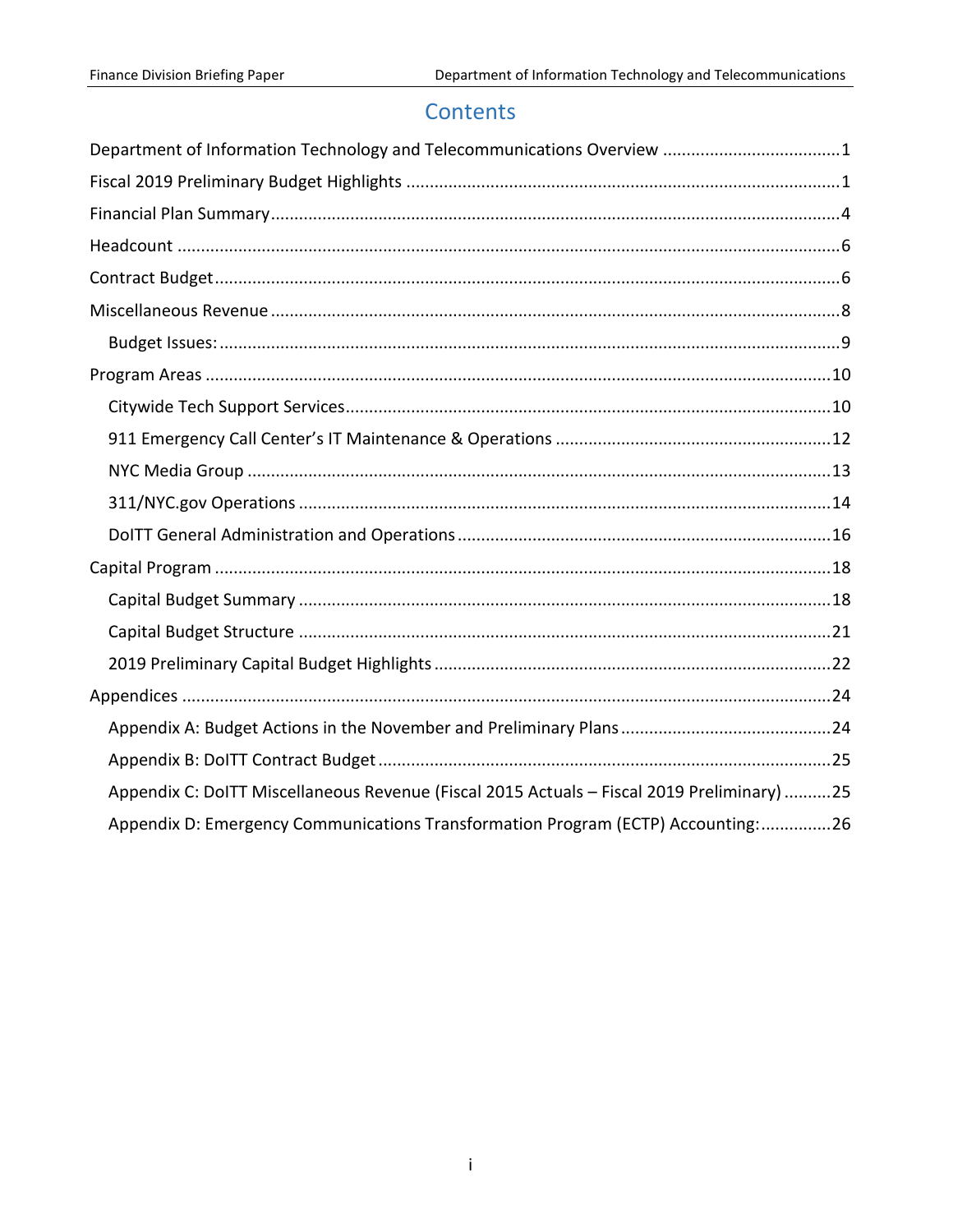## <span id="page-2-0"></span>Department of Information Technology and Telecommunications Overview

The Department of Information Technology and Telecommunications (DOITT) provides coordination across City agencies and technical expertise in the development and use of data, voice and video technologies in city services and operations.



## **DoITT's actions include:**

- Providing infrastructure support for data processing and communications services to city agencies;
- Researching and managing IT projects and administers the City's cable television, public pay telephone, and mobile and high capacity telecommunications franchises;
- Administering the 311 Customer Service Center and the City's broadcast/cable television and radio stations;
- Maintaining NYC.gov, the City's Official website;
- Administering the Open Data Portal, making over 1,700 datasets publicly available for download and
- Administering the budget of the Mayor's Office of Media and Entertainment (MOME), which promotes NYC as a thriving center of creativity, issuing permits for productions filming on public property and facilitating production throughout the five boroughs.

## <span id="page-2-1"></span>Fiscal 2019 Preliminary Budget Highlights

The Department of Information Technology and Telecommunications' Fiscal 2019 Preliminary Budget totals \$602.6 million, including \$148.1 million for Personal Services (PS) to support 1,748 full-time employees and \$454.4 million in Other Than Personal Services (OTPS) funding. Figure 1 illustrates DoITT's actual spending in Fiscal 2016 and 2017, the Fiscal 2018 Adopted Budget, and the Fiscal 2018 and Preliminary Fiscal 2019 Budgets, as of the Preliminary Plan for Fiscal 2018 – 2022.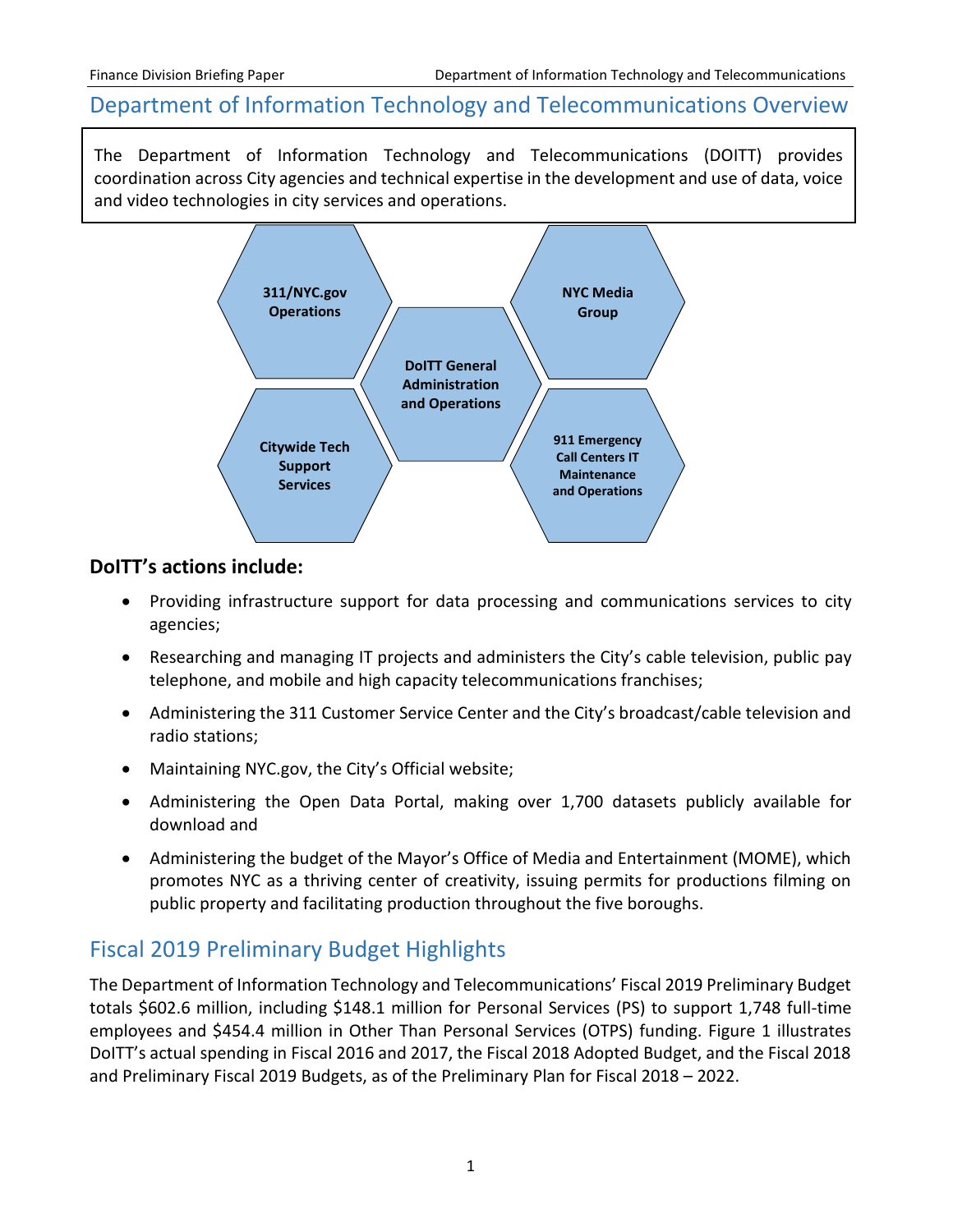



DoITT's Fiscal 2019 Preliminary Budget schedules a \$4.9 million increase in PS and a \$30.6 million decrease in OTPS spending since the Fiscal 2018 Adopted Budget. Several highlights of the Department's budget are listed below.

### **Highlights**

- **New Needs.** Since adoption of the Fiscal 2018 Budget, DoITT has identified \$29.3 million in new needs for Fiscal 2018 and \$14.1 million in Fiscal 2019. This includes \$7.5 million in Fiscal 2019 for the Procurement and Sourcing Solutions Portal (PASSPort), \$336,000 in Fiscal 2019 for the Mayor's Office of Nightlife, and \$2.4 million in Fiscal 2019 for expense costs related to capital projects (CP Maintenance).
- **Citywide Savings Program.** The Fiscal 2019 Citywide Savings Program includes re-estimates that reduce DoITT's funding by \$9.3 million in Fiscal 2018 and \$10 million in Fiscal 2019. The reductions will come primarily from ending contracts for services that are no longer needed and the insourcing of contracted positions.
- **Contract Budget.** DoITT's Fiscal 2019 Contract Budget totals \$264.9 million, which represents approximately 44 percent of the Department's entire Fiscal 2019 Preliminary Budget. DoITT's Contract Budget provides funding for the maintenance and security of many citywide technology systems.
- **DoITT Capital Program.** DoITT's Fiscal 2018 2022 Capital Commitment Plan totals \$511.8 million for technology equipment and infrastructure, including \$163.4 million for upgrades and equipment for PSAC I and PSAC II.
- **Miscellaneous Revenue.** The Preliminary Plan projects that DoITT will generate \$174.4 million in Fiscal 2019, including \$138.5 million from Cable Television Franchises and \$25.8 million from advertising revenue through LinkNYC.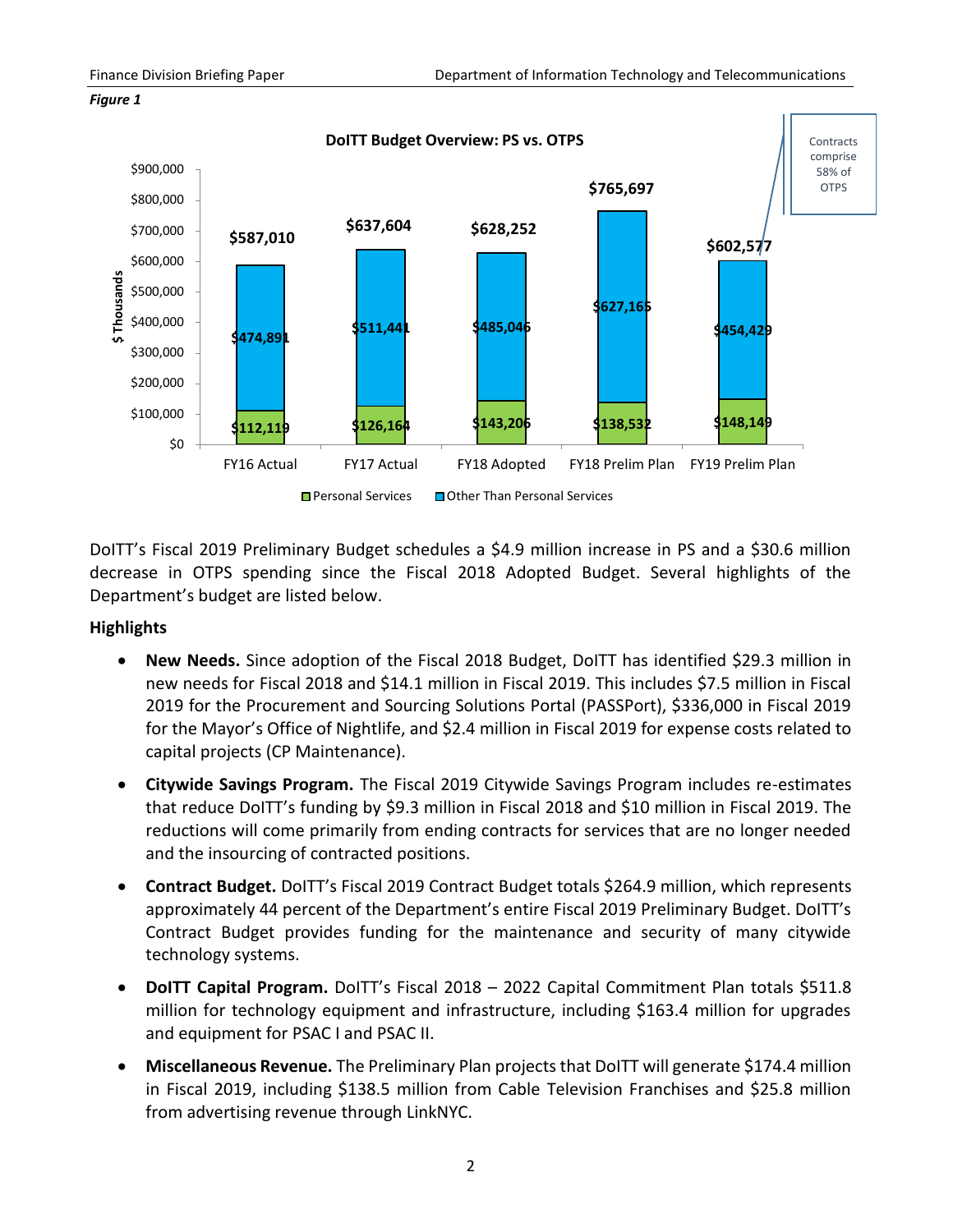- **Performance Highlights.** Notable performance metrics reported in the Preliminary Mayor's Management Report (PMMR) related to DoITT include the following:
	- $\checkmark$  Projects Completed on time, which looks at how effective the Department is in completing projects on schedule has increased from 88 percent to 91 percent (3 percent increase) since Fiscal 2017;
	- $\checkmark$  DoITT published 1,775 datasets on the Open Data Portal during the first four months of Fiscal 2018, an increase of 10 percent when compared to the same period in Fiscal 2017 and
	- $\checkmark$  Average time to resolve all service incidents (days) which analyses DoITT effectiveness of addressing service incidents that are reported.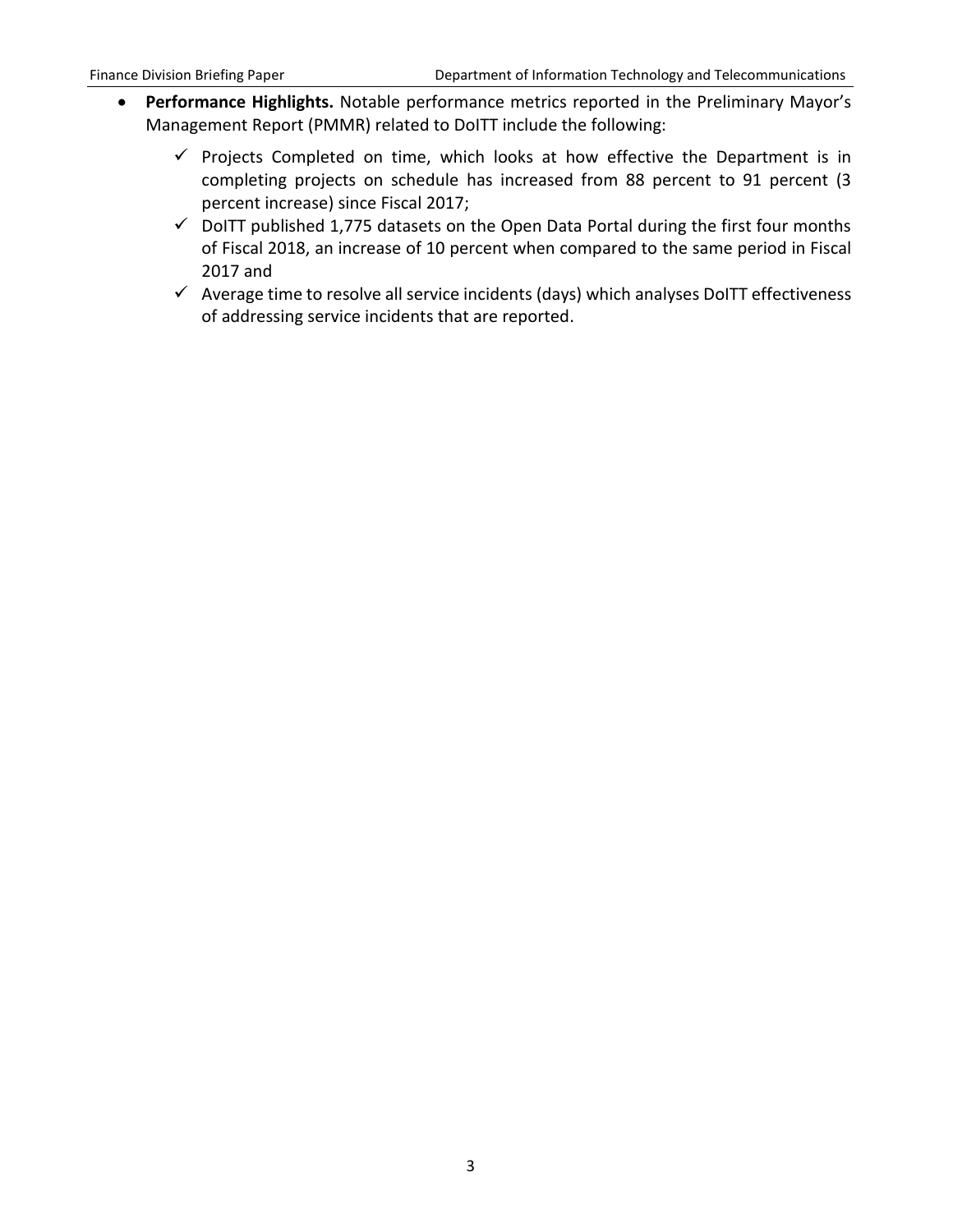## <span id="page-5-0"></span>Financial Plan Summary

#### *Table 1*

| Department of Information Technology and Telecommunications Financial Summary |           |           |           |                         |           |              |
|-------------------------------------------------------------------------------|-----------|-----------|-----------|-------------------------|-----------|--------------|
| <b>Dollars in Thousands</b>                                                   |           |           |           |                         |           |              |
|                                                                               | 2016      | 2017      | 2018      | <b>Preliminary Plan</b> |           | **Difference |
|                                                                               | Actual    | Actual    | Adopted   | 2018                    | 2019      | 2018 - 2019  |
| <b>Personal Services</b>                                                      |           |           |           |                         |           |              |
| <b>Full-Time Salaried</b>                                                     | \$105,510 | \$120,550 | \$141,347 | \$136,597               | \$146,309 | \$4,962      |
| <b>Additional Gross Pay</b>                                                   | 5,140     | 3,411     | 962       | 949                     | 949       | (513)        |
| <b>Other Salaried &amp; Unsalaried</b>                                        | 334       | 358       | 397       | 493                     | 397       | \$0          |
| Overtime - Civilian                                                           | 1,135     | 1,845     | 500       | 493                     | 493       | (57)         |
| <b>SUBTOTAL</b>                                                               | \$112,119 | \$126,164 | \$143,206 | \$138,532               | \$148,149 | \$4,942      |
| <b>Other Than Personal Services</b>                                           |           |           |           |                         |           |              |
| <b>Contractual Services</b>                                                   | \$260,345 | \$281,155 | \$291,995 | \$359,542               | \$264,903 | (\$27,092)   |
| Fixed & Misc. Charges                                                         | 63        | 296       | 60        | 35                      | 60        | \$0          |
| Other Services & Charges                                                      | 198,603   | 207,096   | 189,166   | 245,072                 | 186,393   | (52, 773)    |
| Property & Equipment                                                          | 9,123     | 8,636     | 1,416     | 6,771                   | 816       | (5600)       |
| Supplies & Materials                                                          | 6,758     | 14,257    | 2,410     | 15,746                  | 2,256     | (5154)       |
| <b>SUBTOTAL</b>                                                               | \$474,891 | \$511,441 | \$485,046 | \$627,165               | \$454,429 | ( \$30, 619) |
| <b>TOTAL</b>                                                                  | \$587,010 | \$637,604 | \$628,252 | \$765,697               | \$602,577 | (\$25,675)   |
| <b>Funding</b>                                                                |           |           |           |                         |           |              |
| <b>City Funds</b>                                                             |           |           | \$466,573 | \$484,708               | \$448,292 | (518, 281)   |
| <b>Other Categorical</b>                                                      |           |           | 5,025     | 14,840                  | 2,837     | (2, 188)     |
| Capital-IFA                                                                   |           |           | 2,959     | 2,959                   | 0         | (2,959)      |
| State                                                                         |           |           | 8,668     | 76,535                  | 8,668     | 0            |
| Federal - Community Development                                               |           |           | 8,883     | 12,508                  | 5,990     | (2,893)      |
| Federal - Other                                                               |           |           | 916       | 6,171                   | 300       | (616)        |
| Intra City                                                                    |           |           | 135,228   | 167,976                 | 136,490   | 1,262        |
| <b>TOTAL</b>                                                                  | \$587,010 | \$637,604 | \$628,252 | \$765,697               | \$602,577 | ( \$25,675)  |
| <b>Budgeted Headcount</b>                                                     |           |           |           |                         |           |              |
| <b>Full-Time Positions</b>                                                    | 1,374     | 1,484     | 1,768     | 1,787                   | 1,748     | (20)         |
| <b>TOTAL</b>                                                                  | 1,374     | 1,484     | 1,768     | 1,787                   | 1,748     | (20)         |

*\*The difference of Fiscal 2018 Adopted Budget compared to Fiscal 2019 Preliminary Budget.*

DoITT's Fiscal 2019 Preliminary Budget is \$25.7 million less than the Fiscal 2018 Adopted Budget of \$628.3 million, a decrease of four percent. Included in the total is \$136.5 million in Intra-City payments from other agencies for telecommunications, data, and consultant services and support for which DoITT coordinates payments, which constitutes 22.7 percent of the Department's total funding for Fiscal 2019. The Fiscal 2019 Budget will likely increase as year-to-year needs are adjusted and unused funding from ongoing projects is rolled forward.

Since Fiscal 2016, the Department's PS budget has increased by more than \$35 million. This is largely attributable to increased funding and headcount for 24/7 information technology (IT) security and due to the second Public Safety Answering Center (PSAC II) becoming fully operational in June of 2016.

DoITT's Fiscal 2018 Budget as of the Preliminary Plan has increased by \$137.4 million, or 22 percent, since Adoption. The increase can be attributed to the recognition of State, Other Categorical, and Federal funding during the course of Fiscal 2018, such as the Mayor's Office of Criminal Justice (MOCJ) *"Ecology of Justice"* program, which has recognized over \$33.7 million in State Asset Forfeiture funding into the Fiscal 2018 Preliminary Budget since the Fiscal 2018 Adopted Budget. Furthermore,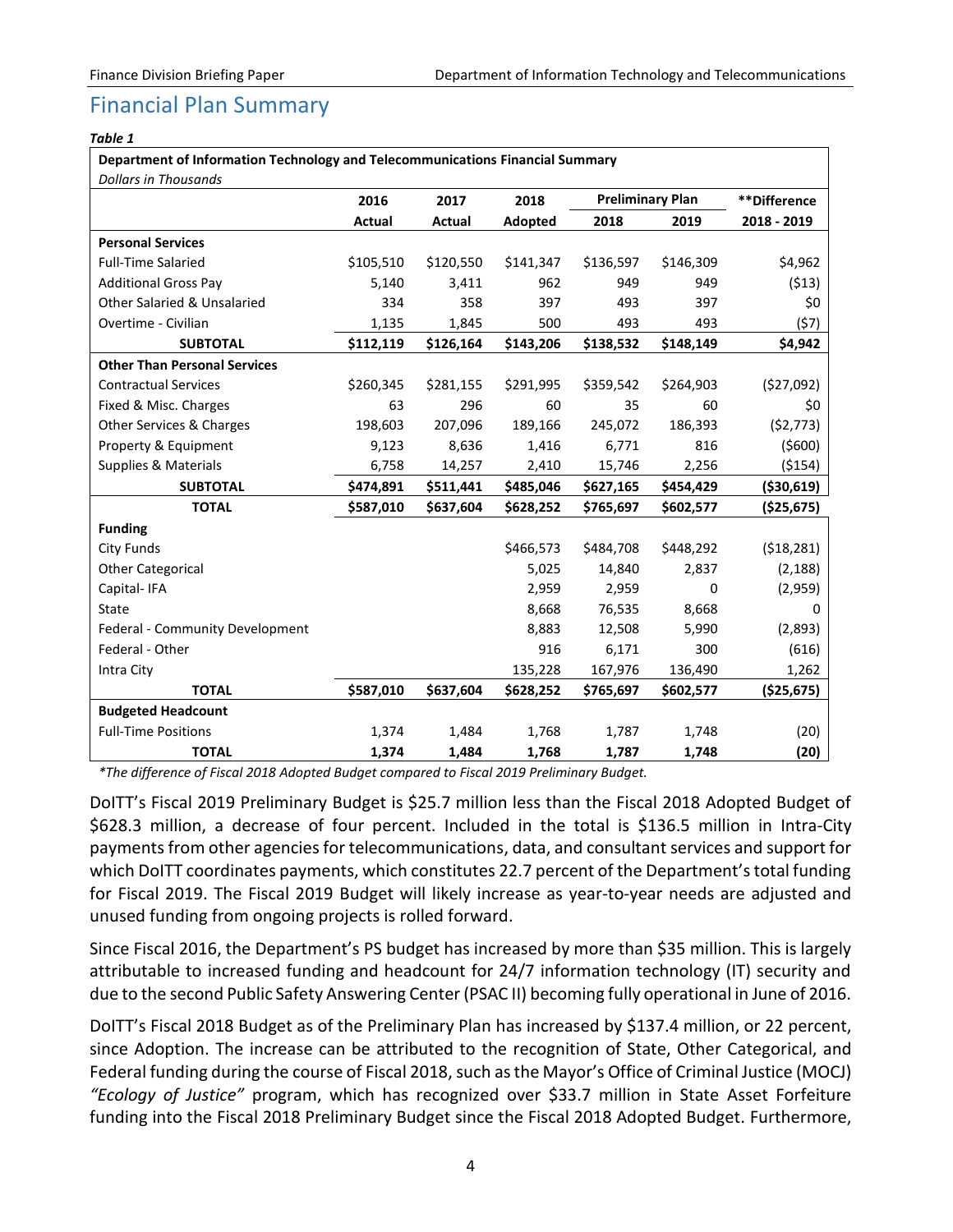there is an additional \$31 million in State funding earmarked for cyber security purposes at DoITT in the current year budget that has not yet been recognized for Fiscal 2019.

The Fiscal 2018 Prelim Budget also sees an increase of approximately \$32 million from intra-city payments bringing the total intra-city payments to \$168 million. The increase is mainly attributed to funding for the New York City Police Department (NYPD) to support the distribution of smartphones to all police officers and tablets to patrol vehicles. It should be noted that DoITT is not incurring these expenses as the Department is coordinating payments from other agencies. Relative to the Fiscal 2018 Budget, in the Preliminary Plan there is a decrease in City funding by \$18 million. This change is primarily brought about by changes in the funding levels of IT Security contracts, as funding for these contracts is granted on an as need basis. It is anticipated that this change will be adjusted in the Fiscal 2019 Executive Budget. Appendix A refers to all the budget actions in DoITT's budget since the Fiscal 2018 Adopted Budget. Since Fiscal 2016, the Department has averaged 2.3 percent in cost savings relative to its City funding. See Appendix B.



**Figure 2**

Figure 2 shows that the majority of DoITT's funding for the Fiscal 2019 Preliminary Budget is City funds, accounting for 74 percent of the Department's funding. The second largest funding source, at 23 percent, is intra-city payments from other city agencies for telecommunications, data, and consulting services and support for which DoITT coordinates payments. The remaining smaller shares of DoITT's budget represent State, Federal and Other Categorical funding.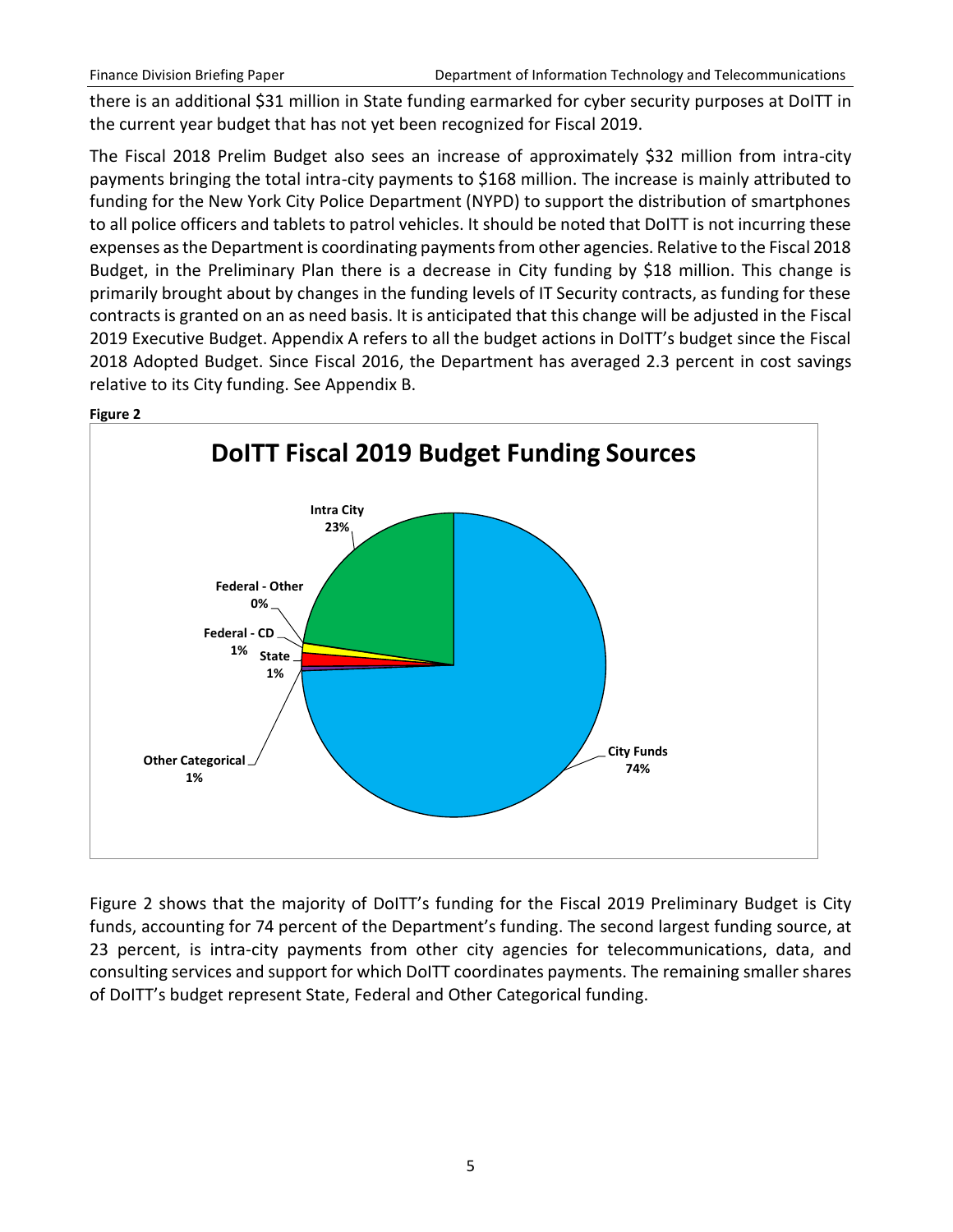## <span id="page-7-0"></span>**Headcount**



**Figure 3**

The Department's Fiscal 2019 Preliminary Budget provides for 1,748 full-time positions across its different program areas. As of December 2017, the Department was operating with a 13.4 percent staff vacancy rate, and in the Fiscal 2018 Adopted Budget, the Department registered a one-time saving of \$7.6 million in Fiscal 2018 due to hiring delays. The Citywide Tech Support Services program area is the largest, with 558 full-time budgeted positions, which comprises 32 percent of the Department's entire staff. The decrease in the Department's Fiscal 2019 headcount is mainly attributed to a decrease of \$2.9 million in IFA funding, which supports positions associated with specific capital projects. Because IFA positions are evaluated on a year-to-year basis, it is anticipated that headcount associated with IFA's will be adjusted in the Fiscal 2019 Executive Budget.

Changes introduced in the November 2017 and Preliminary Plans have adjusted the Department's budgeted headcount and funding. Changes include an increase of four positions for the Mayor's Office of Nightlife, with \$188,604 for Fiscal 2018 and \$336,000 for Fiscal 2019, and one position in the Office of the Chief Technology Officer (CTO), with \$96,000 for Fiscal 2018 and \$165,000 in the outyears. Additionally, a technical adjustment in the November Plan increased budgeted headcount by 14 positions using existing funds for Fiscal 2018 alone. Changes in headcount can also be attributed to the federally grant funded Housing Recovery Operations (HRO) project, which is related to the City's Hurricane Sandy response effort, that assesses the damage to wired and wireless networks in parts of the City. Budgeted headcount is impacted by multiple financial plan actions, including new needs, inter-fund agreements, functional transfers, and technical adjustments that eliminate vacant budgeted positions while maintaining funding levels.

## <span id="page-7-1"></span>Contract Budget

The New York City Charter mandates the preparation of a Contract Budget to identify expenditures for contractual services, which are defined as any technical, consultant or personnel service provided to the City by means of a contract. The Contract Budget is actually a subset of the OTPS portion of the City's Expense Budget. The Administration prepares a Contract Budget twice each fiscal year. In January, it is prepared with the Departmental Estimates, and in late April it is submitted to the Council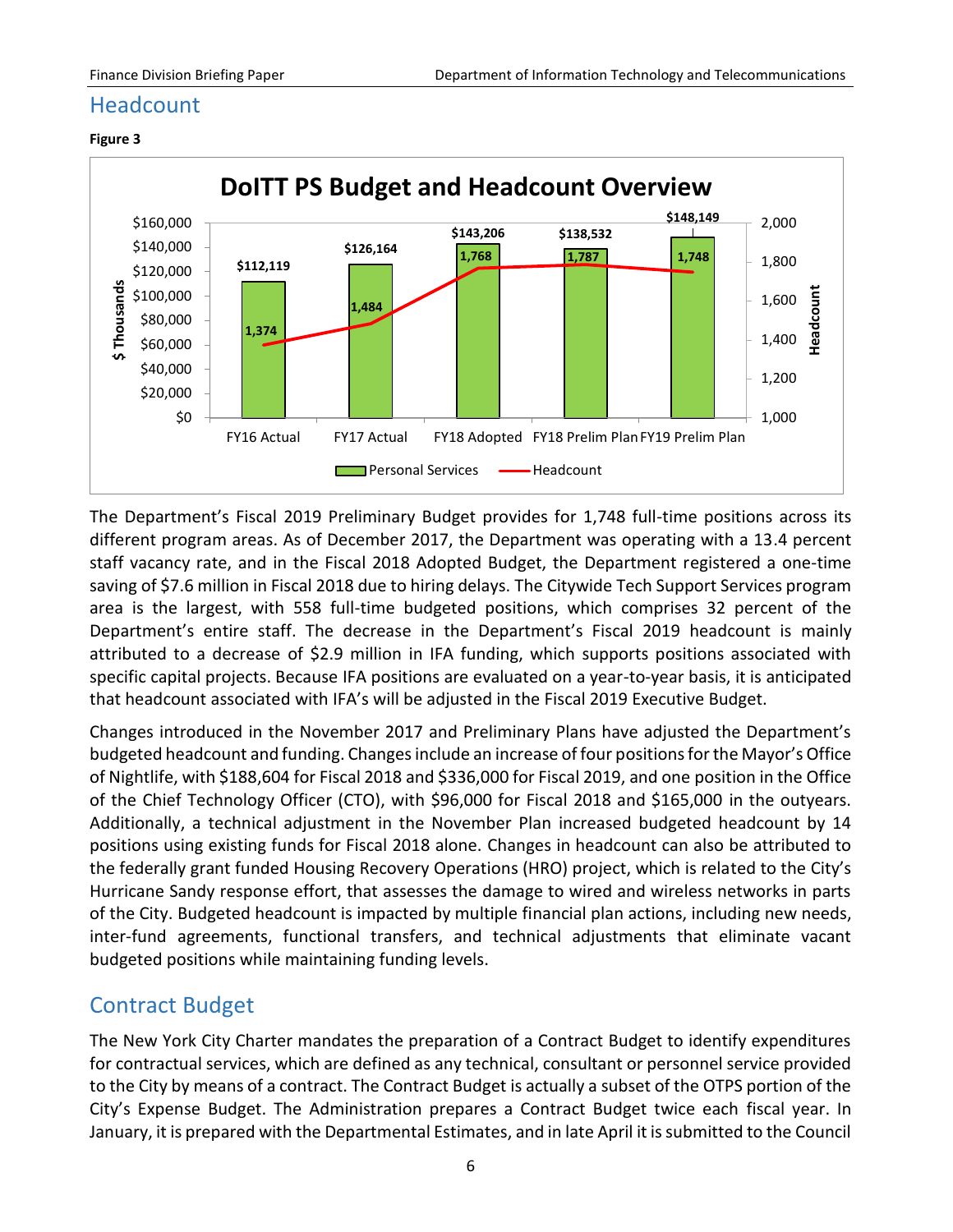with the Executive Budget. The Fiscal 2019 Preliminary Contract Budget totals \$15.6 billion for procurement across all agencies.

#### **Figure 4**



Since Fiscal 2015, the Department's contract budget has increased by \$72.5 million, or has increased by five percent as a percentage of the Department's total budget. The increases in the contract budget can be attributed to large increases in contracts related to data processing equipment and general contractual services. Figure 5 provides a different view of DoITT's Fiscal 2018 Adopted and Fiscal 2019 Preliminary Contract Budgets.



#### **Figure 5**

The Department's Fiscal 2019 Contract Budget totals \$264.9 million for 112 contracts, accounting for 58 percent of the Department's Fiscal 2019 OTPS Budget. Contracts for Data Processing Equipment and General Contractual Services comprise a substantial portion, accounting for 47.7 percent and 29.4 percent respectively, of the Department's total Fiscal 2019 contract budget. This is because DoITT provides computing services to City agencies in meeting their information processing needs and implements a single data communications network among City agencies through the City Net system, which is later charged back to those agencies through an inter-city billing process. DoITT's Fiscal 2018 contract budget is higher than Fiscal 2019, due to a one-time grant funding in the Fiscal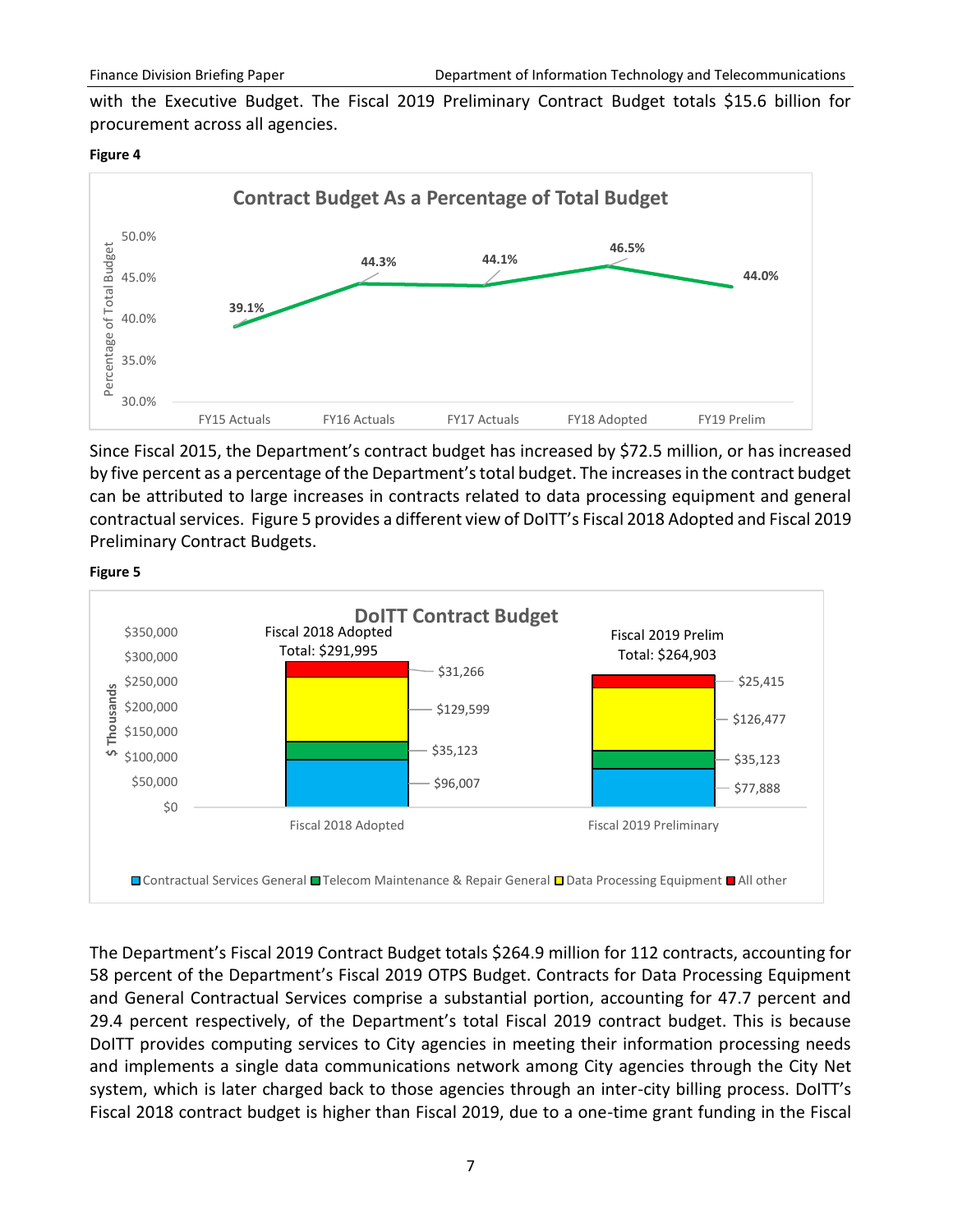2018 budget, but not in the outyears. At the end of Fiscal 2018, any remaining unspent funding will be rolled into Fiscal 2019.

## <span id="page-9-0"></span>Miscellaneous Revenue

#### **Figure 6**



DoITT generates revenue from a wide variety of sources that include cable television franchises, and advertising revenue from LinkNYC, amongst others. Figure 6 shows the Department's major miscellaneous revenue sources. Miscellaneous revenue generated by the Department contributes to the City's General Fund, and therefore is not a dedicated funding source for the Department. Since Fiscal 2015, DoITT's revenue has increased in large part due to additional revenue from LinkNYC.

The Preliminary Budget projects that the Department will generate Miscellaneous Revenue totaling \$174.4 million in Fiscal 2019. Because the Department regularly generates non-recurring revenue, such as Mobile Telecommunication Franchises and LinkNYC advertising, revenue for the Department can vary from year to year. For example, in Fiscal 2016, the Department generated \$5.7 million in revenue from Mobile Telecommunication Franchises, whereas in Fiscal 2017, the Department generated \$9.5 million from the same funding source. Additionally, in Fiscal 2016, the Department generated \$18.4 million in revenue from advertising on LinkNYC's around the City. In Fiscal 2017, it generated \$26 million from the same funding source.

As of October 31, 2017, there were 1,170 active LinkNYC kiosks across the City, with an average of 67 kiosks added per month, from July – October 2017, according to the Preliminary Mayor's Management Report (PMMR). It should be noted that the City's revenue share is not dependent on the number of kiosks installed, as the agreement with the partner vendors guarantees the City will receive either 50 percent of gross revenues, or the minimum annual guarantee of revenues, set at approximately \$540 million over the initial term of the agreement through 2026. For additional information regarding DoITT's Miscellaneous Revenue, please refer to Appendix C.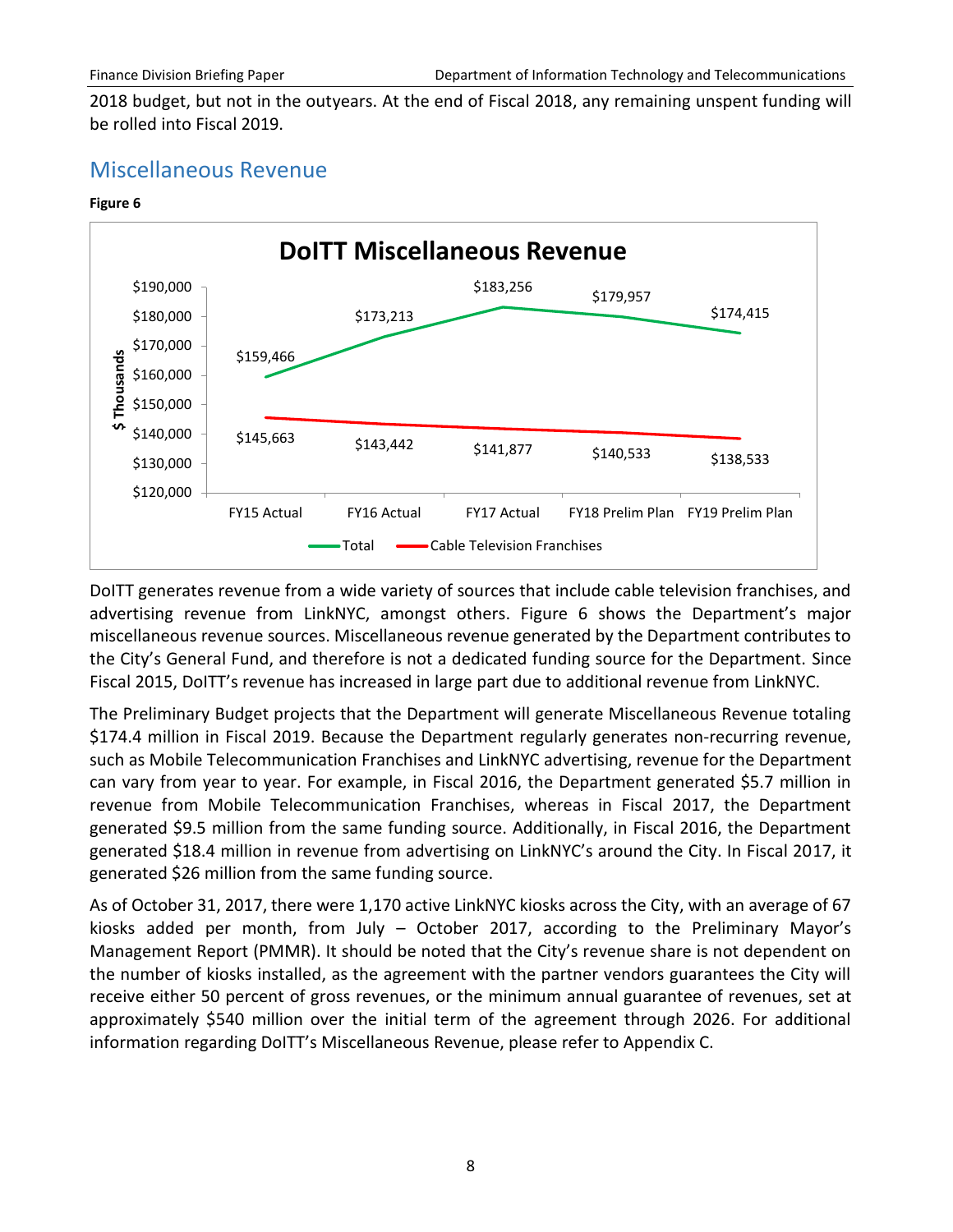#### <span id="page-10-0"></span>Budget Issues:

 $\overline{a}$ 

- **Net Neutrality**: The Federal Communications Commission (FCC) voted on February 23, 2018 to officially rescind net neutrality rules that prohibited broadband providers from blocking websites or charging for higher-quality service for certain content. Congress has 60 days, through April 23, 2018, to pass a resolution reversing the FCC's order to withdraw net neutrality regulations. This could have a budgetary impact on the City, as DoITT and other agencies would likely have to pay more for faster internet service. The City is lobbying to prevent the regulations from being repealed. However, the financial plans do not recognize any cost increases because of this matter.
- **Human-Centered Design**: On February 22, 2018, DoITT Commissioner Samir Saini announced to stakeholders at the City and State's Digital NY Summit and Awards meeting that the Department will focus on human-centered design, where technology platforms are engineered to be welcoming, efficient and productive to the people that use them. In the address, Commissioner Saini stated that the City would seek to hire design firms to help with this issue, calling it "*an aggressive move to partner with agencies and the vendor community towards the end-goal of human-centered design"<sup>1</sup> .* The Department recently released a Request for Proposal (RFP) addressing this matter titled *"Government x Design: Citywide Design Services"<sup>2</sup>* .

<sup>1</sup> Coffin, Jeff, *"NYC tech commissioner teases human-centered design in first speech".* February 22, 2018. https://www.cityandstateny.com/articles/policy/policy/nyc-tech-commissioner-teases-human-centered-design-firstspeech.html

<sup>2</sup> Mayor's Office of Economic Opportunity. "DoITT Releases Government x Design Request for Proposals". March 7, 2018. http://www1.nyc.gov/site/opportunity/news/022/doitt-releases-government-x-design-request-proposals#/0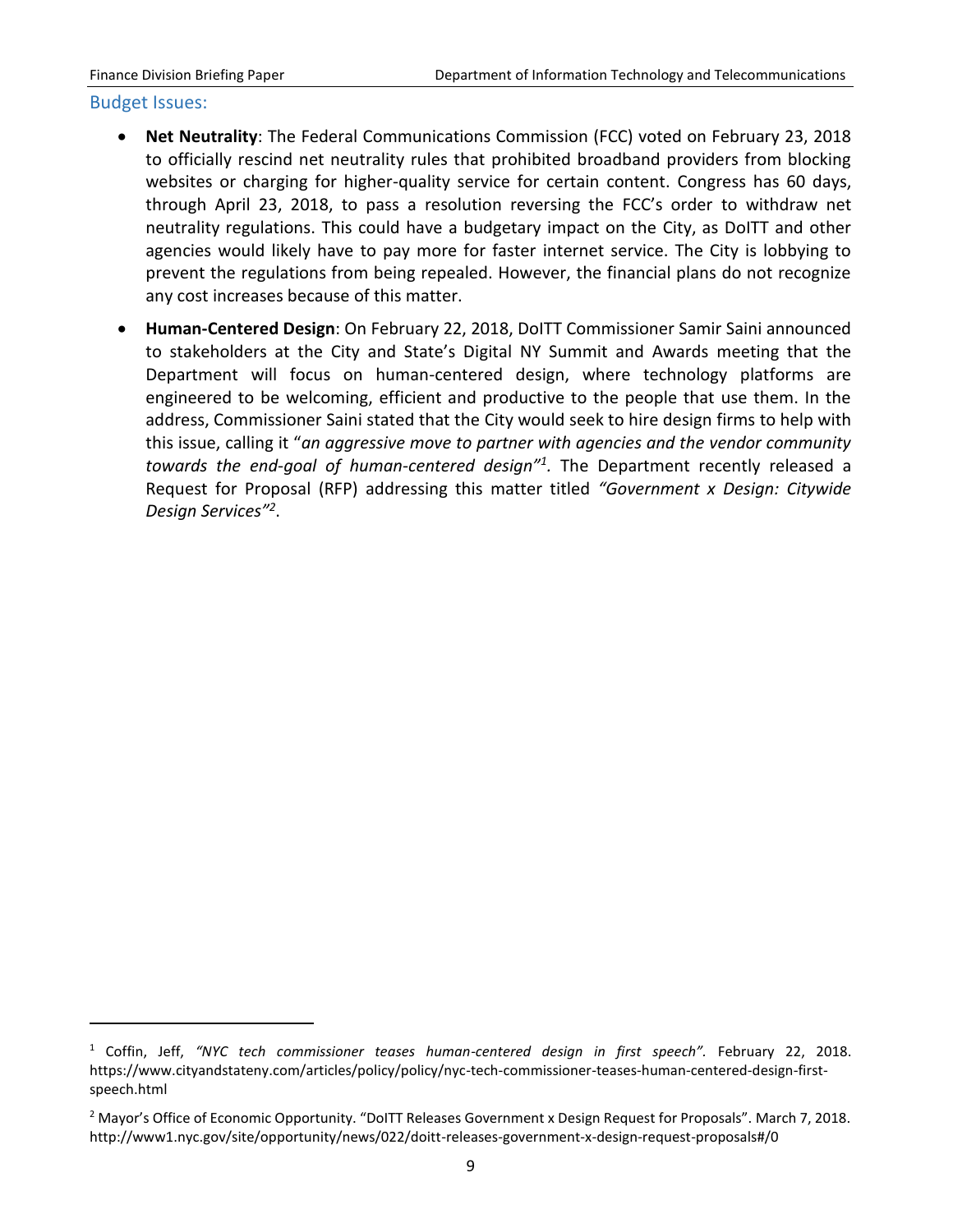## <span id="page-11-0"></span>Program Areas

#### **Figure 7**



Figure 7 shows how DoITT's budget is distributed across functional areas. The Department's budget prepared by the Office of Management and Budget (OMB) is not organized programmatically, and the presentation here suggests an alternative structure based on DoITT's program areas. DoITT's General Administration and Operations, which encompasses all other aspects of the budget, is the largest program area in its budget, accounting for \$257.5 million, or 43 percent of its total budget. This program area is responsible for operating and maintaining all other services that DoITT provides, including but not limited to, the maintenance of CityNet, the Citywide Service Desk and telecommunications systems, amongst others. During the Fiscal 2019 Preliminary Budget hearings with OMB on March 5, 2018, City Council Speaker Corey Johnson expressed concern over the lack of transparency of agency budgets, specifically the limited number of Units of Appropriation (U/A) in some of the City's largest agencies. Currently, DoITT has two U/As, one for PS and the other for OTPS. DoITT's Fiscal 2019 Preliminary Budget totals \$602.6 million, with \$148.1 million in PS funding to support 1,748 positions. Given the amount of funding allocated towards DoITT's various responsibilities, it would be more transparent to create additional U/As so that the Council can better understand how funding is spent.

## <span id="page-11-1"></span>Citywide Tech Support Services

The Citywide Tech Support Services program area is responsible for operating and maintaining the City's wireless network, also known as NYCWiN, created to support public safety and other essential City operations. It is a highly-secure and redundant wireless network that provides agencies with realtime access to high-speed voice, video, and data communications throughout the five boroughs. Additionally, in this program area are the responsibility for general IT security of the City's databases.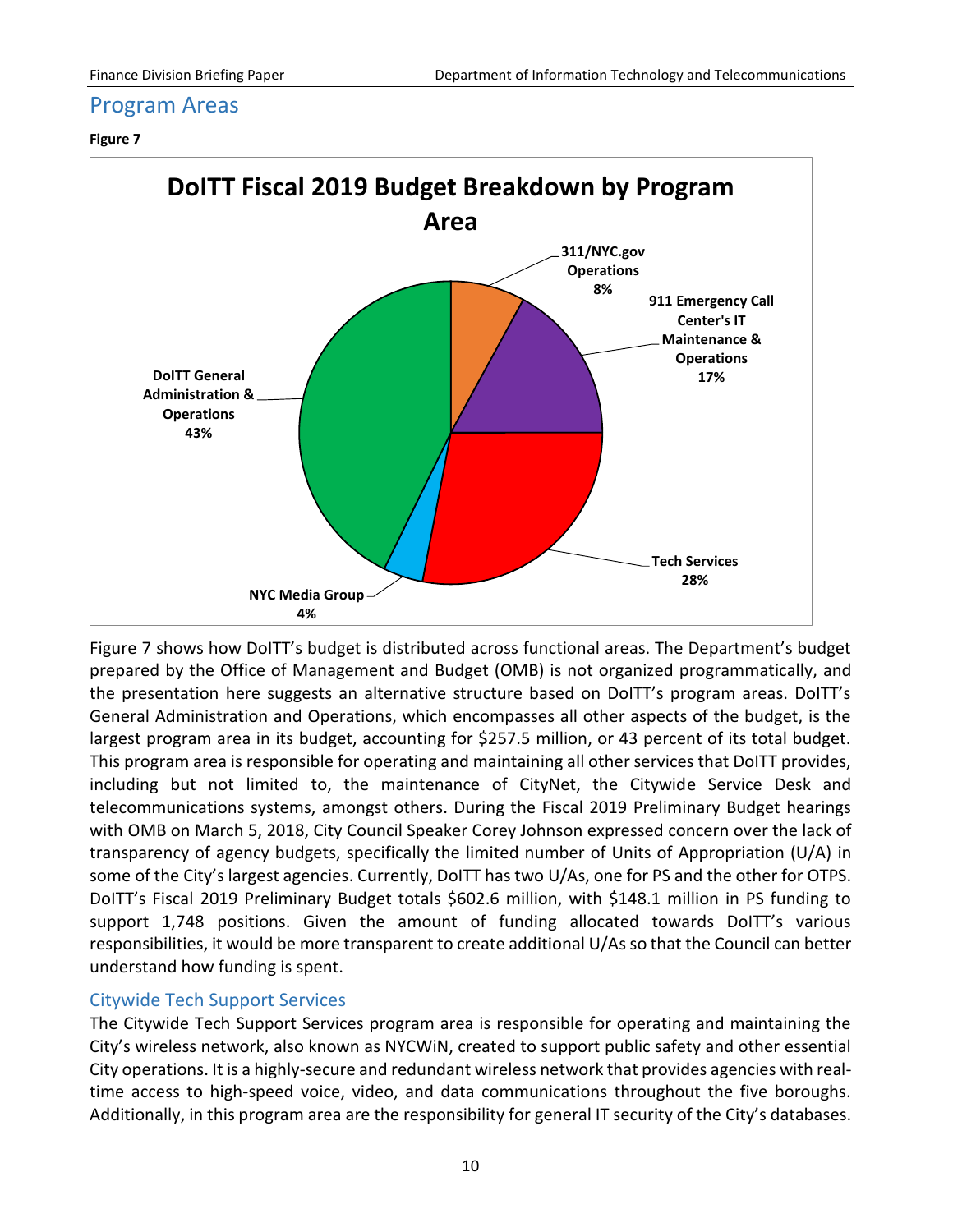#### **Figure 8**



The proposed Fiscal 2019 budget for the Citywide Tech Support Services program area totals \$168.7 million, and includes \$57.2 million in Personal Services funding to support 599 full-time positions. The program area also includes approximately \$14.9 million in intra-city funding for the maintenance of mainframe databases in the Fiscal 2019 Preliminary Budget, accounting for nine percent of the budget for Fiscal 2019. It is important to note that in 2015, the City released a formal request for "expressions of interest" to solicit ideas or interest in vending opportunities in an effort to better utilize NYCWiN. Of the responses, none were deemed suitable. DoITT continues to seek review options for the continued use of NYCWiN, or the "sun setting" of the system.

### **Financial Plan Actions**

- **Broadband Access Project.** In the Fiscal 2018 November Plan, DoITT proposed new OTPS funding for the broadband access project, totaling \$2.6 million allocated in Fiscal 2018 and \$3 million in Fiscal 2019. This is directly linked to the Mayor's *"OneNYC"* initiative, set to close the digital divide in NYC by 2025.
- **Broadband Savings**. In the Citywide Savings Program, after further evaluation of its operating budget, the Office of the Chief Technology Officer determined that it could achieve savings of \$226,000 in Fiscal 2018 through one-time accruals from other non-broadband related funding.
- **CP Maintenance.** In the Fiscal 2019 Preliminary Plan, DoITT identified \$3.3 million in new needs in Fiscal 2018 and \$2.4 million baselined funding beginning in Fiscal 2019 – 2022. This is a comprehensive overview of the ongoing or capitally ineligible costs that are a direct result of taking on new projects, as it encompasses different projects listed below:
	- **Cyber Security Firewall Solution Upgrade**. This project identified \$2.4 million in new needs in Fiscal 2018-2022 in order to implement the Next Generation Firewall Solution in order to meet necessary firewall capacity requirements in support the 40GB internet bandwidth project, identified later in the Capital Budget section.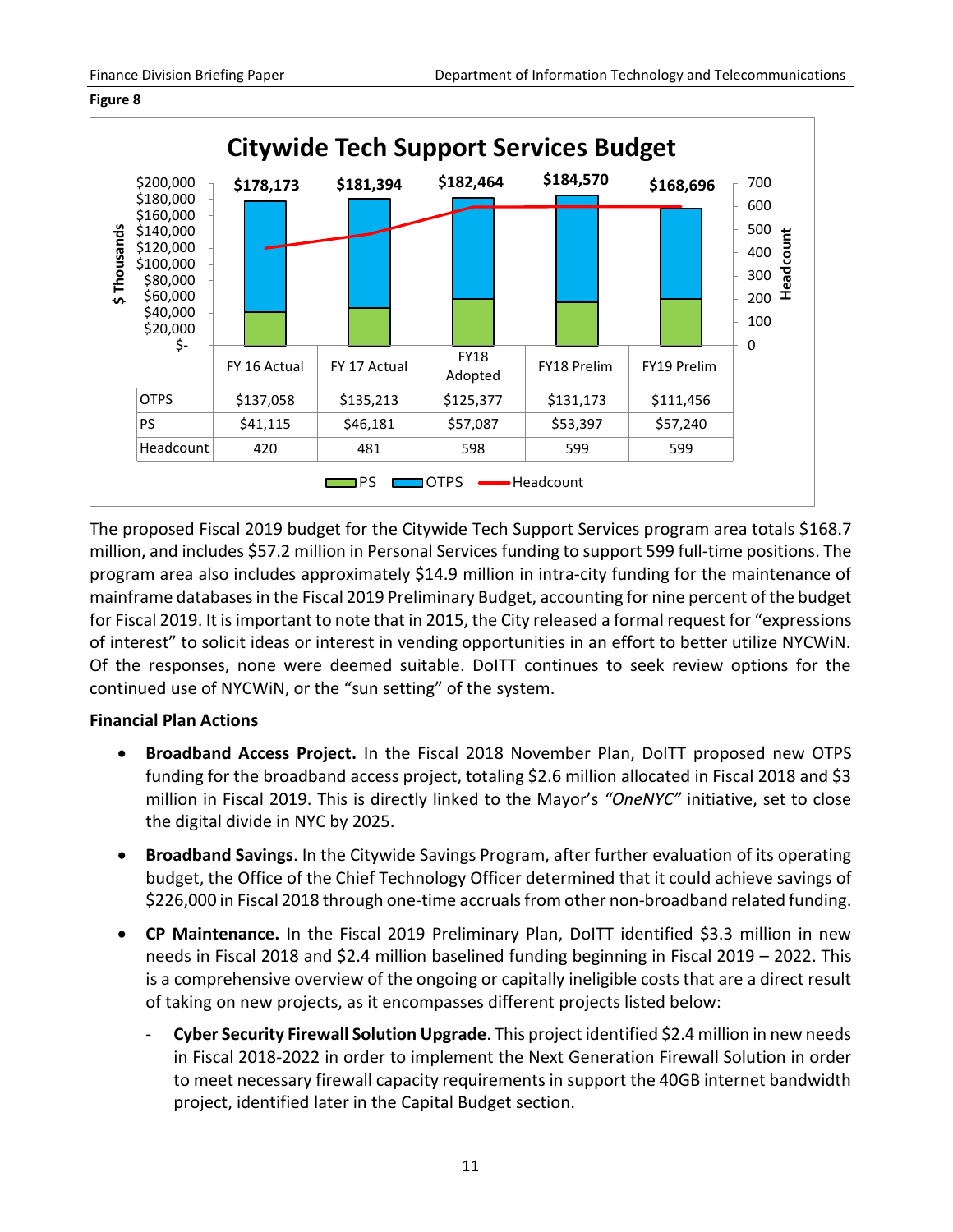$-11 - 2$ 

- **IT Security Infrastructure Technology Upgrade**. The Preliminary Plan includes \$249,708 in new needs for Fiscal 2018-2022 to install a technology upgrade of the existing RES/PASS IT Security system for implementation with added capacity for data growth.
- **IP Network Infrastructure Upgrade**. The Preliminary Plan includes \$348,900 in new needs for Fiscal 2018-2022 to replace end of life network equipment, which can no longer be supported by manufacturers and have far exceeded their intended life cycle.
- **Land Mobile Radio Systems Upgrade**. The Preliminary Plan includes \$349,226 in new needs for Fiscal 2018 – 2022 to upgrade the Citywide Radio Network (CRN) trunked radio network, amongst other related issues.

| rabie z                                                       |             |                |             |             |               |                |             |
|---------------------------------------------------------------|-------------|----------------|-------------|-------------|---------------|----------------|-------------|
| <b>DoITT Critical Performance</b>                             |             | <b>Actuals</b> |             |             | <b>Target</b> | 4-Month Actual |             |
| <b>Indicators</b>                                             | <b>FY15</b> | <b>FY16</b>    | <b>FY17</b> | <b>FY18</b> | <b>FY19</b>   | <b>FY17</b>    | <b>FY18</b> |
| Ave. uptime of key systems<br>(%)                             | 99.36%      | 99.59%         | 99.66%      | 99.99%      | 99.99%        | 99.89%         | 99.92%      |
| all<br>resolve<br>time to<br>Ave.<br>service incidents (days) | 1.3         | 1.6            | 1.5         | 3.0         | 3.0           | 1.7            | 1.8         |
| Service Incidents                                             | 197,166     | 230,978        | 260.045     | $\ast$      | $\ast$        | 79,222         | 88,155      |
| Ave. time to resolve service<br>incidents - Critical (days)   | 1.3         | 0.4            | 0.4         | 0.1         | 0.1           | 0.6            | 0.1         |
| time<br>resolve<br>Ave.<br>to<br>telecomm incidents (days)    | 4.6         | 8.0            | 6.4         | $\ast$      | *             | 9.9            | 5.5         |
| ← Directional Target                                          | * None      |                |             |             |               |                |             |

### **Preliminary Mayor's Management Report (PMMR) Performance Measures**

During the first four months of Fiscal 2018, DoITT maintained an average uptime of its key systems of 99.92 percent, which is a slight increase over the same period in the prior year. DoITT continues to make upgrades to systems and network infrastructure, such as upgrading the CityNet network, and working with city agencies to ensure their applications are resilient and redundant for business continuity. DoITT also saw a slight increase in average time to resolve incidents, which coincided with an 11 percent increase in the number of incidents compared to the same period in Fiscal 2017. DoITT also improved its average time to solve critical incidents. This is due in part by the refinement of monitoring processes, 24/7 infrastructure coverage in key areas and the continual fine-tuning and leveraging of monitoring appliances. Additionally, DoITT improved the average time to resolve telecommunications incidents by 44 percent, compared to last year, which is due to new training programs and administrative support for technical staff.

## <span id="page-13-0"></span>911 Emergency Call Center's IT Maintenance & Operations

The City continues to work on Stage 2 of planned upgrades and enhancements to its 911 Emergency System. The objective of the program is to modernize and consolidate the City's 911 emergency communications system. The operations include expense and capital funding for the following: Public Safety Answering Center 1 (PSAC); PSAC 2; the computer automated dispatch system; radio; telephone and wireless equipment; and FDNY, NYPD and EMS facilities and equipment. Since 2004, the City has committed (contracted out) approximately \$1.9 billion in capital funds to the Emergency Communications Transformation program (ECTP), now known as the 911 Emergency Call Centers.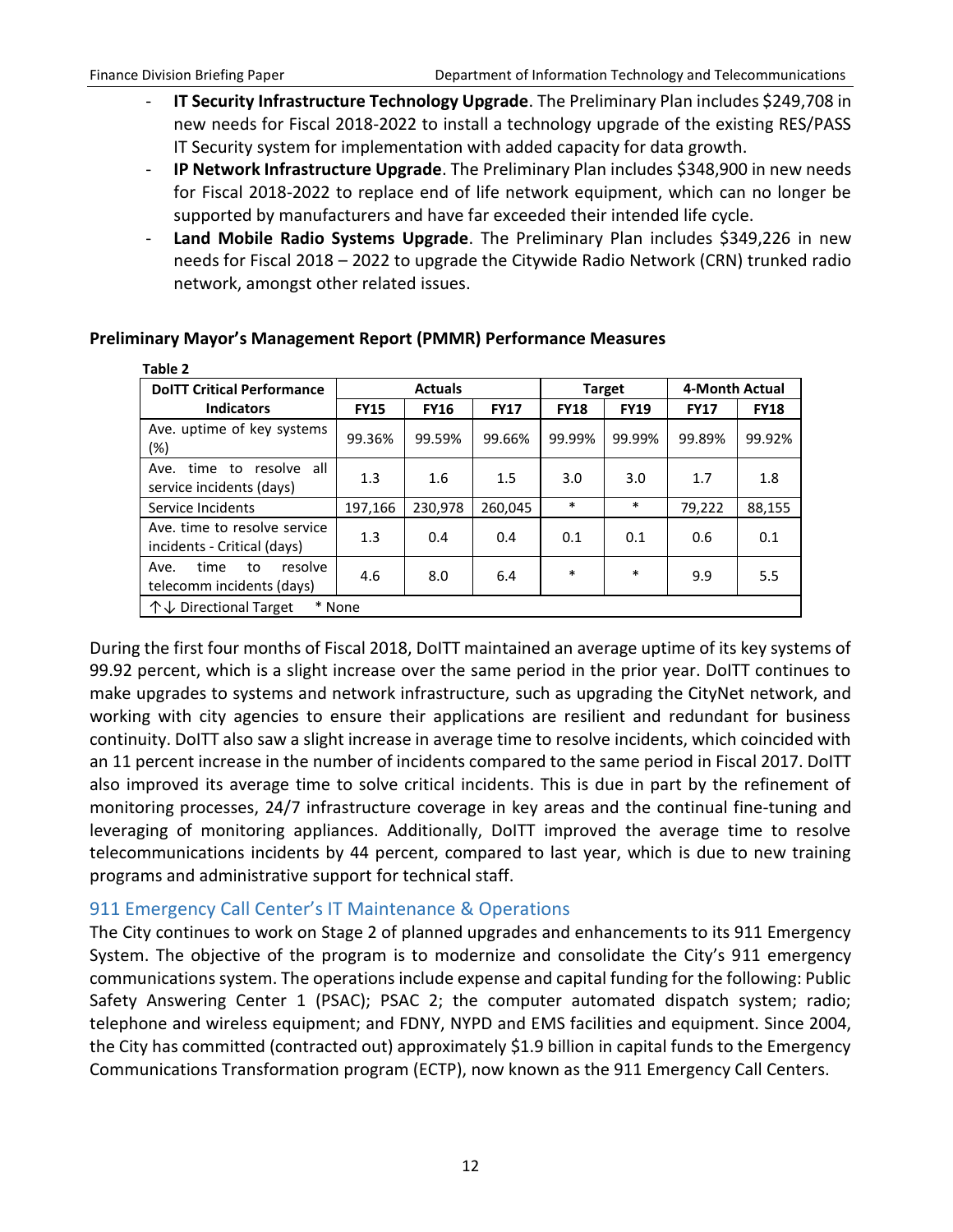#### **Figure 9**



The 911 Emergency Call Center's IT Maintenance & Operations program area's proposed budget for Fiscal 2019 totals \$102.7 million, and includes \$13.6 million in Personal Services funding to support 128 full-time positions. These positions include full-time IT support for the PSAC's, and positions that are required for the final buildout of the program. The decrease in headcount and funding can be attributed to a decrease in IFA funding, which supports positions associated with specific capital projects. Because IFA positions are evaluated on a year-to-year basis, it is anticipated that headcount associated with IFA's will be adjusted in the Fiscal 2019 Executive Budget. The reason for the large increases in OTPS funding for Fiscal 2017 and the Fiscal 2018 Adopted Budget is because PSAC 2 became operational in June 2016, with the majority of the money being allocated to system maintenance of the call center. Additional funding for ECTP-related costs, including 911 call takers, is included in the budgets of the NYPD and FDNY.

### <span id="page-14-0"></span>NYC Media Group

The NYC Media Group program area includes the budget of the Mayor's Office of Media and Entertainment (MOME), and the Mayor's Office of Film, Theater and Broadcasting, which encompasses film, television, radio, theater, music, advertising, and others as it relates to creative industries, and NYCTV, the official broadcast network and media production group of the City of New York. The program area also includes the Film Incentive Program, which incentivizes film and television production companies to film in the five boroughs. Production companies are offered incentives and discounts, along with expanded customer services for production, which includes: NYC's marketing credit; cultural benefit; vendor discounts; logo; concierge services; expanded facilities and labor enhancements.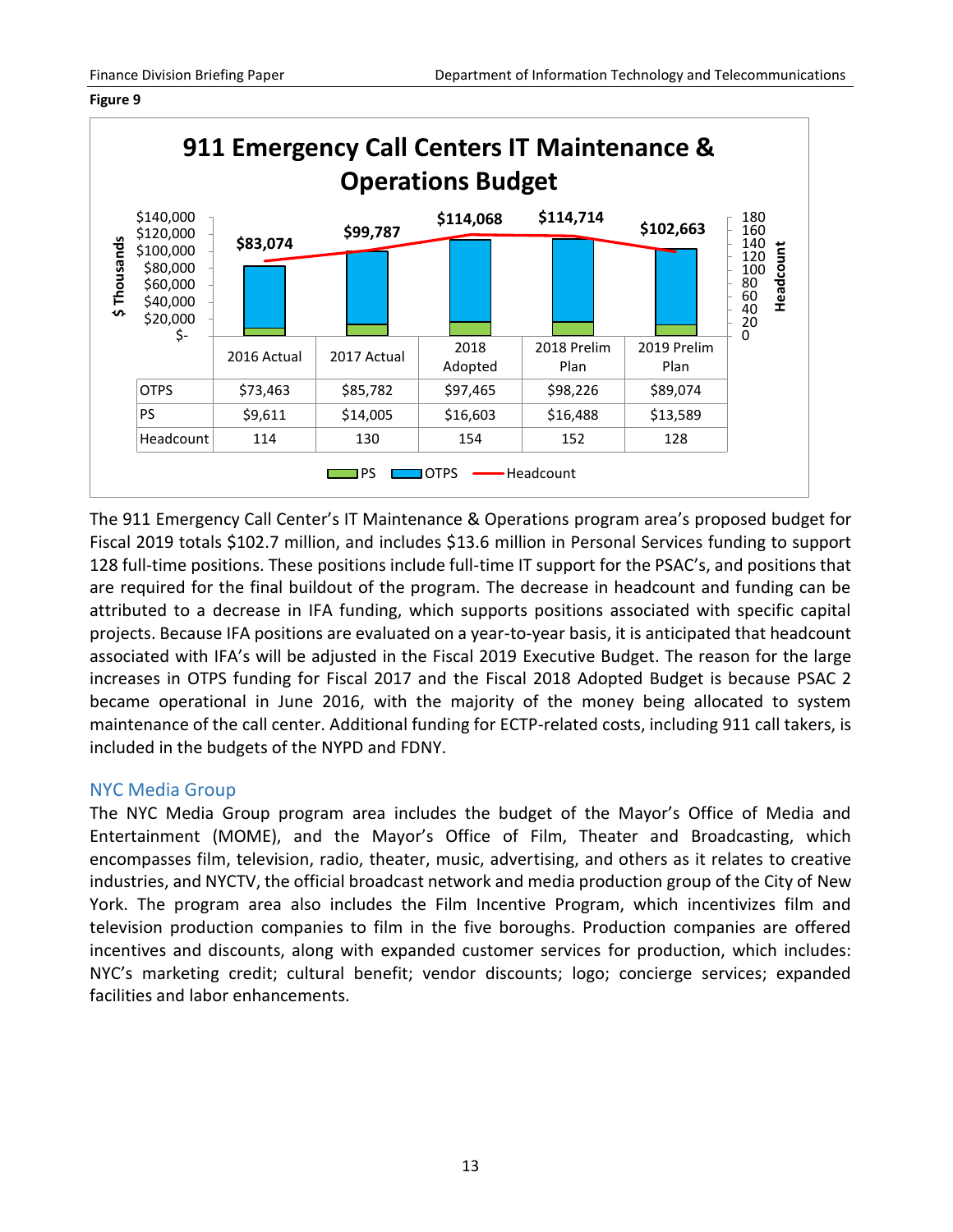

**Figure 10**

The NYC Media Group's program area is broken up into 19 budget codes and its proposed budget for Fiscal 2019 totals \$25.6 million, and includes \$7.6 million in Personal Services funding to support 108 full-time positions. This program area includes approximately \$336,000 in intra-city funding for NYC TV in the Fiscal 2019 Preliminary Budget, accounting for one percent of the budget for Fiscal 2019. Furthermore, the budget for the Film Incentive Program for Fiscal 2019 totals approximately \$15 million, which has replaced the City's film tax credit program that expired, and was funded at \$30 million annually. The budget increase in Fiscal 2018 is mainly attributable to Government Education Access Grants that have been recognized in the 2018 Budget as of the Preliminary Plan. The decrease in funding of \$1.4 million in Fiscal 2019 when compared to the Fiscal 2018 Adopted Budget is in large part related to DoITT's cost savings plan, announced in the November and Preliminary Plans, in which MOME reduced the costs of programs associated with the Incentive Fund, totaling \$710,000 in savings in Fiscal 2019. Additionally, there are other citywide savings announced by DoITT, which include reducing the costs of some services through insourcing, negotiating savings, and reviewing contract needs.

### **Financial Plan Actions**

 **Mayor's Office of Nightlife**. Since the Fiscal 2018 Adopted Budget, DoITT proposed \$188,604 in Fiscal 2018 and a baselined amount of \$336,000 for Fiscal 2019 – 2022 for the Mayor's Office of Nightlife. The Office will oversee nightclubs and cabarets in New York City. It will help nightclubs navigate the approval process for licenses and permits, review neighborhood complaints, make policy recommendations and advise the Administration on trends affecting the industry.

## <span id="page-15-0"></span>311/NYC.gov Operations

The 311/NYC.gov program area is broken up into four different budget codes, and is responsible for operating and maintaining the 311 Customer Service Center and NYC.gov, the City's official website.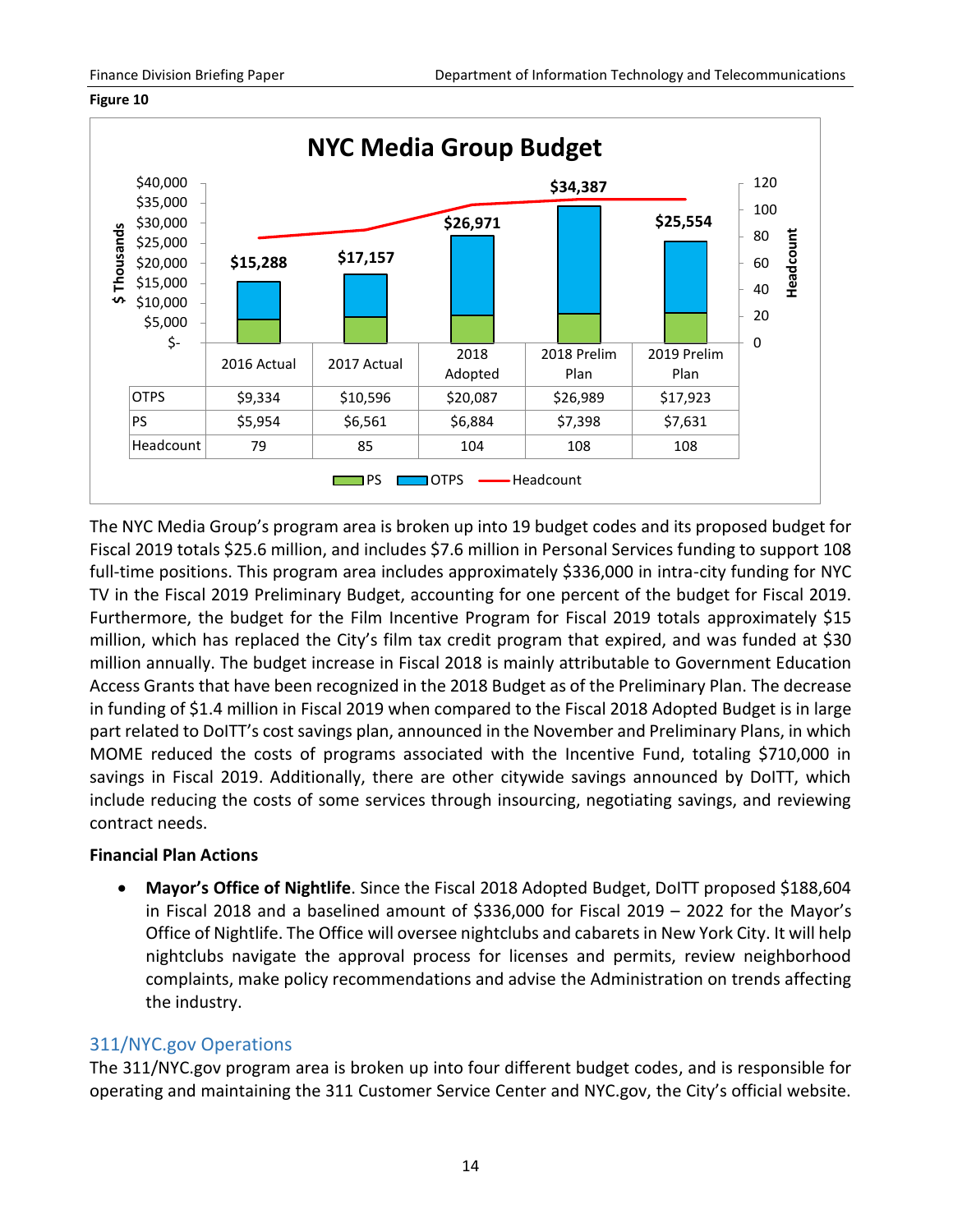311's mission is to provide the public with quick, easy access to all New York City government services and information while maintaining the highest possible level of customer service.

#### **Figure 11**



The 311/NYC.gov operations proposed budget for Fiscal 2019 totals \$47.8 million, and includes \$20.5 million in Personal Services funding to support 416 full-time positions. This includes approximately \$1.1 million in intra-city funding for 311 operations in the Fiscal 2019 Preliminary Plan, accounting for two percent of the budget for Fiscal 2019. The increase in funding in Fiscal 2018 and Fiscal 2019, when compared to the Fiscal 2018 Adopted Budget, is largely attributed to the 311 re-Architecture program, totaling \$8.7 million for the Fiscal 2018 Preliminary Budget and \$3.2 million in Fiscal 2019 in OTPS funds. The capital budget also includes \$9.2 million for the 311 Architecture Project. The funding will allow the 311 Call Center to work with City stakeholders to deliver a more customer-centric, costeffective system and help modernize the Customer Relationship Management (CRM) software.

### **Financial Plan Actions**:

**311 Language Interpretation**. In the Fiscal 2019 Preliminary Plan, there is a new need totaling \$419,340, which will be used to support increased costs associated with the volume of calls to 311 requiring interpretation services. This is related to Executive Order 120, signed into law by Mayor Bloomberg in 2008, which requires every City agency to provide language assistance into the top six languages (Spanish, Chinese, Russian, Korean, Italian, and French) spoken by New York residents. However, this initiative includes over 100 languages.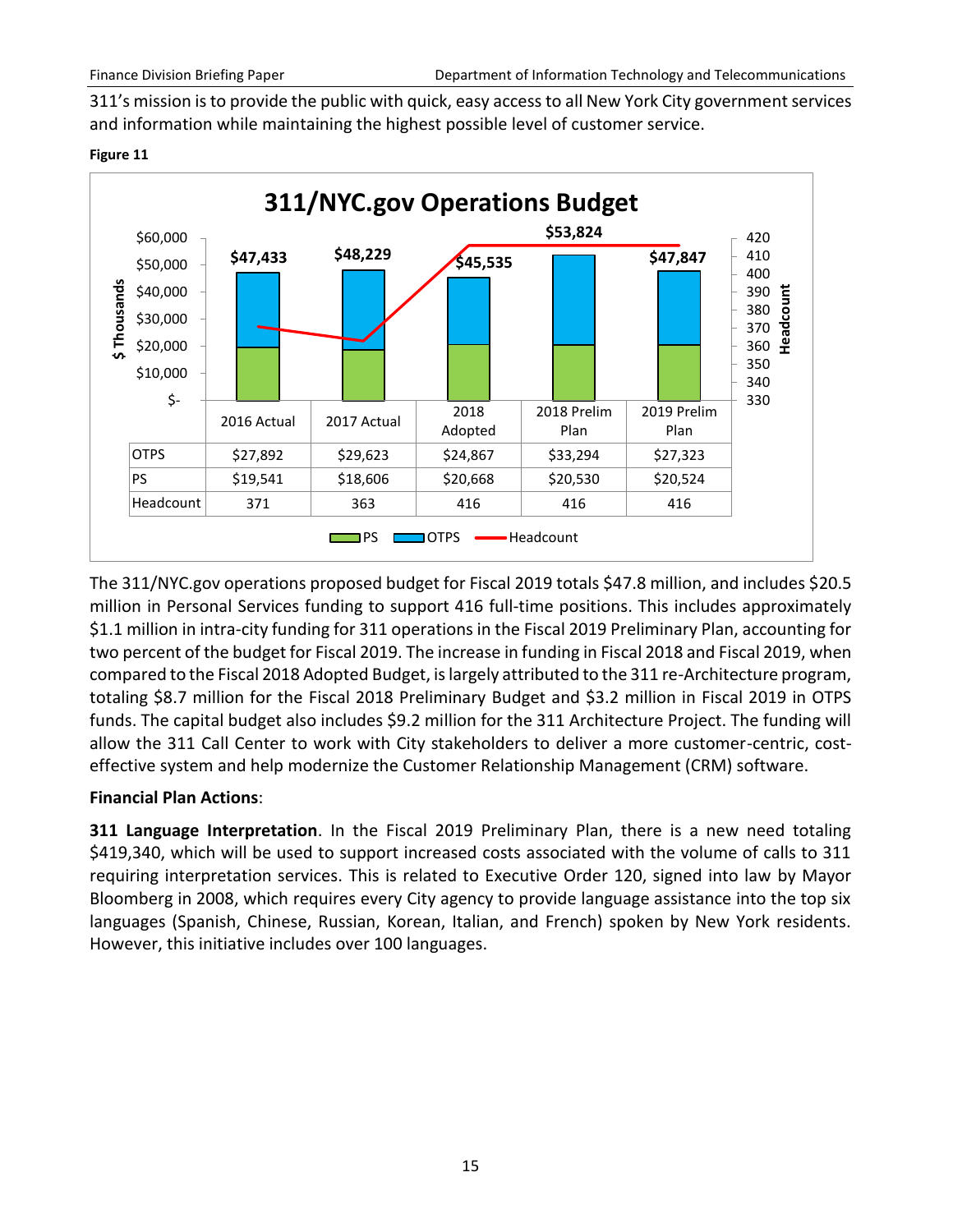**Table 3**

| <b>311 Critical Performance</b>                          |             | <b>Actuals</b> |             |             | <b>Target</b> | 4-Month Actual |             |
|----------------------------------------------------------|-------------|----------------|-------------|-------------|---------------|----------------|-------------|
| <b>Indicators</b>                                        | <b>FY15</b> | <b>FY16</b>    | <b>FY17</b> | <b>FY18</b> | <b>FY19</b>   | <b>FY17</b>    | <b>FY18</b> |
| 311 Calls (000)                                          | 21,079      | 18,799         | 20,540      | $\ast$      | $\ast$        | 6,199          | 5,964       |
| 311 Online Site Visits (000)                             | 9,656       | 13,018         | 17,246      | ↑           | ↑             | 5,449          | 5,919       |
| Average wait time (tier 1 calls)<br>(minutes:seconds)    | 0:23        | 0:16           | 0:18        | 0:30        | 0:30          | 0:16           | 0:14        |
| Calls Answered in 30 seconds<br>$(\%)$                   | 84%         | 89%            | 85%         | 80%         | 80%           | 85%            | 88%         |
| NYC.gov<br>visitors<br>unique<br>(average monthly) (000) | 3,772       | 4,001          | 4,559       | 个           | 个             | 4,553          | 4,195       |
| ← Directional Target<br>* None                           |             |                |             |             |               |                |             |

### **311 PMMR Performance Measures**

During the first four months of Fiscal 2018, 311 received more than 12 million inquiries via phone, 311 Online, Mobile app and text, which represents an increase of three percent compared to the first four months of Fiscal 2017, according to the PMMR. Additionally, during the same reporting period, the average wait time was 14 seconds, which is a decrease of two seconds. 311 answered 88 percent of calls within 30 seconds during the first four months of Fiscal 2018. Furthermore, regarding NYC.gov, it is anticipated that the amount of visitors will increase in the coming months.

#### **Table 4**

#### **Performance Metrics Above Target**

|                                                                |             | <b>Actuals</b> |             | <b>Target</b> |             | 4-Month Actual |             |
|----------------------------------------------------------------|-------------|----------------|-------------|---------------|-------------|----------------|-------------|
| <b>Performance Indicator</b>                                   | <b>FY15</b> | <b>FY16</b>    | <b>FY17</b> | <b>FY18</b>   | <b>FY19</b> | <b>FY17</b>    | <b>FY18</b> |
| Average time to resolve service<br>incidents - Critical (days) | 1.3         | 1.6            | 1.5         | 3.0           | 3.0         | 1.7            | 1.8         |
| Average time to resolve service<br>incidents - Medium (days)   | 1.0         | 1.2            | 1.2         | 3.0           | 3.0         | 1.3            | 1.8         |
| Average time to resolve service<br>incidents - Low (days)      | 1.8         | 2.2            | 2.0         | 6.0           | 6.0         | 2.2            | 2.3         |
| Projects on Schedule (%)                                       | 87%         | 88%            | 88%         | 80%           | 80%         | 90%            | 91%         |

These performance metrics, found in the PMMR, show that DoITT has set some of its performance targets low, while it has consistently performed above its target since Fiscal 2015.

## <span id="page-17-0"></span>DoITT General Administration and Operations

This program area is responsible for operating and maintaining all other services that DoITT provides, including but not limited to, the maintenance of CityNet, the Citywide Service Desk and telecommunications systems; administering telecommunications franchise contracts providing fiber; cable television; and pay the cost for telephones and mobile telecommunication equipment installed on city property and streets. The agency also manages other large inter-agency technology projects. Its computer service center is designed to enhance the productivity and cost-effectiveness of over 25 city agencies to meet their information processing needs through 24-hour continuous online operations.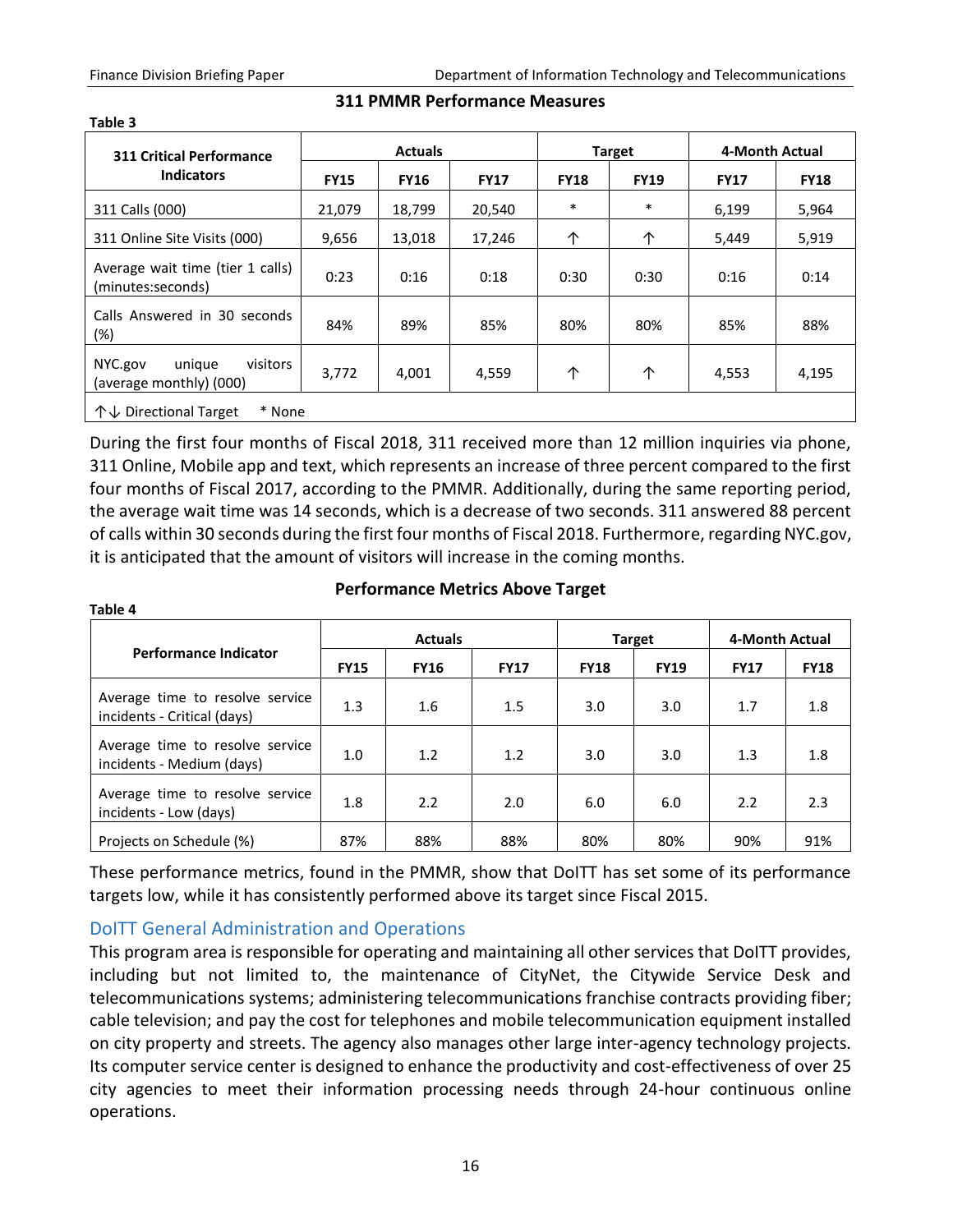#### **Figure 12**



The proposed budget for this program area for Fiscal 2019 totals \$257.5 million, and includes \$49.2 million in Personal Services funding to support 497 full-time positions. This includes \$120.1 million in intra-city funding in the Fiscal 2019 Preliminary Plan, accounting for 47 percent of the budget for Fiscal 2019. These include approximately \$88 million for telecommunication service payments and \$23 million for Microsoft Enterprise Licensing Agreement (ELA) payments. Part of the reason why the Fiscal 2018 Preliminary Budget increased significantly since the Fiscal 2018 Adopted Budget can be attributed to the MOCJ *"Ecology of Justice"* program, which has recognized over \$33.7 million in State Asset Forfeiture funding into the Fiscal 2018 Preliminary Budget since the Fiscal 2018 Adopted Budget. This program aims to design a Case Tracker and use DataShare and DataBridge to design, construct and implement an integrated data platform that will enable MOCJ and its partners to perform predictive analytics, business intelligence and reporting to enhance public safety, keep mentally ill individuals out of the criminal justice system and promote a more effective use of incarceration and its alternatives. DoITT has received funding to support the program through Fiscal 2022. Additionally, \$31 million in State funding was added to Fiscal 2018 Budget as of the Preliminary Plan for Cyber Security purposes at DoITT, of which \$14 million was rolled over since the Fiscal 2018 November Plan. It should be noted that the Cyber Security Division at DoITT is expecting some funding rollover from Fiscal 2018 into Fiscal 2019.

#### **Financial Plan Actions**

 **Citywide Procurement Innovation Project Contract**. In the Fiscal 2018 November Plan, DoITT proposed additional funding, totaling \$10 million in Fiscal 2018 and an additional \$7.5 million in Fiscal 2019 for the upgrade of the Mayor's Office of Contract Services (MOCS) procurement system, also known as the *"Procurement and Sourcing Solutions Portal (PASSPort)"*. The upgrade includes a replacement of the VEDNEX questionnaire system, Automated Procurement Tracking System (APT), and other account management systems, which includes improvements to allow vendors to complete City contracts faster. It should be noted that funding for the PASSPort project began in Fiscal 2017, according to the Fiscal 2017 January Financial Plan, with \$13.2 million in funds for OTPS expenses for the project.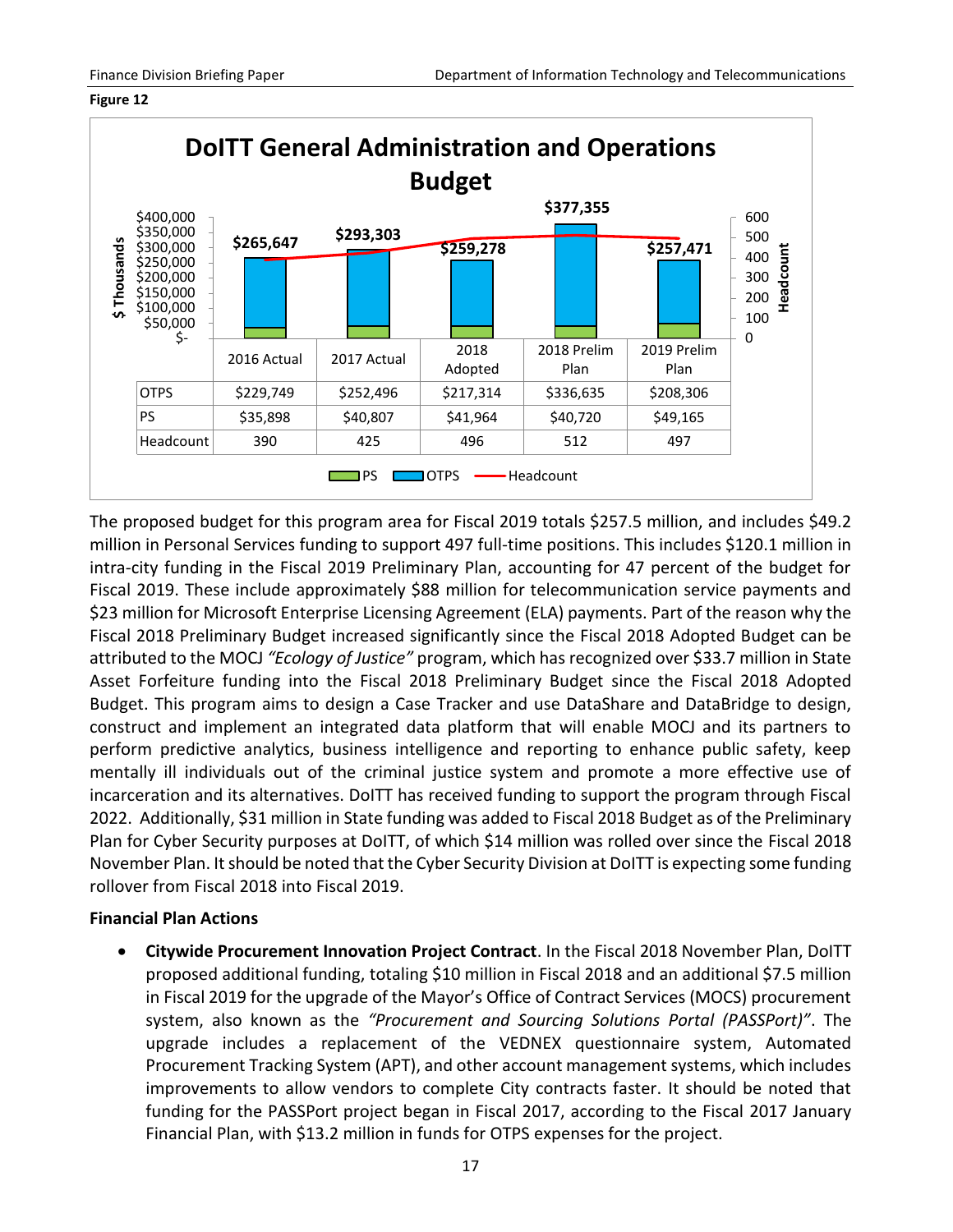- **Cyber Security**. In the Fiscal 2019 Preliminary Plan DoITT proposed a one-time funding increase of \$5.6 million in Fiscal 2018 for the cyber security division at DoITT. Additionally, in the Fiscal 2018 November Plan, there was an adjustment of \$22 million for Fiscal 2018, from State funding earmarked for cyber security purposes at DoITT.
- **Minority and Women-Owned Business Enterprise (MWBE) Tracking Tool**. In the Fiscal 2018 November Plan, DoITT proposed \$377,499 in new needs for Fiscal 2018 and a baselined amount of \$260,000 between Fiscal 2019 – 2021 for the upgrade of the Online Directory of Certified Businesses system platform.
- **IT Re-estimate**. DoITT will realize \$7.9 million in Fiscal 2018 and \$9.1 million in Fiscal 2019 through various efforts, which includes insourcing tier 1 Verizon CPE (Customer Premises Equipment) support staff with existing in-house positions, replacing Compuware products with IBM, and reducing EMC maintenance through pricing negotiation with vendors.

| Table 5                                                                       |             |                |             |             |               |                |             |
|-------------------------------------------------------------------------------|-------------|----------------|-------------|-------------|---------------|----------------|-------------|
| <b>DoITT Critical Performance</b>                                             |             | <b>Actuals</b> |             |             | <b>Target</b> | 4-Month Actual |             |
| <b>Indicators</b>                                                             | <b>FY15</b> | <b>FY16</b>    | <b>FY17</b> | <b>FY18</b> | <b>FY19</b>   | <b>FY17</b>    | <b>FY18</b> |
| Projects completed on time (%)                                                | 75%         | 71%            | 70%         | 75%         | 75%           | 67%            | 92%         |
| Uptime of telecommunications<br>network (Voice over Internet<br>Protocol) (%) | 100.00%     | 100.00%        | 99.93%      | 99.99%      | 99.99%        | 100.00%        | 99.99%      |
| Data sets available for download<br>on NYC.gov/OpenData                       | 1,369       | 1,552          | 1,700       | 1,902       | 1,902         | 1,612          | 1,775       |
| * None<br>←↓ Directional Target                                               |             |                |             |             |               |                |             |

#### **All Other DoITT PMMR Performance Measures**

The percentage of DoITT-led citywide projects completed on time increased compared to the same 4-month period in Fiscal 2017. In the reporting period, 16 DoITT-led projects in the Agency Programs Unit were completed, which is comparable to the 17 it completed during the previous reporting period, according to the PMMR. DoITT continues to innovate with collaborative methodologies, such as agile and human-centered design, which facilitates contact that is more frequent with customers. Additionally, DoITT published 1,775 datasets on the Open Data Portal as of October 31, 2017, which represents an increase of 10 percent when compared to the 1,612 published as of the same date last year. DoITT continues to work closely with agencies to ensure that data is automatically refreshed to increase the frequency of available data in consistent and user-friendly format on the Open Data website.

## <span id="page-19-0"></span>Capital Program

### <span id="page-19-1"></span>Capital Budget Summary

The Capital Budget provides the required appropriations for Fiscal 2019 and planned appropriations for the subsequent three-year program. Appropriations represent the legal authority to spend capital dollars and are what the Council votes on at the budget adoption. The Commitment Plan, which is a five-year spending plan, is the plan to spend those appropriations. The Capital Budget is significantly less than the Capital Commitment Plan because it does not include the current appropriations for Fiscal 2018 or the amount of funding that may be re-appropriated or rolled into Fiscal 2019 in the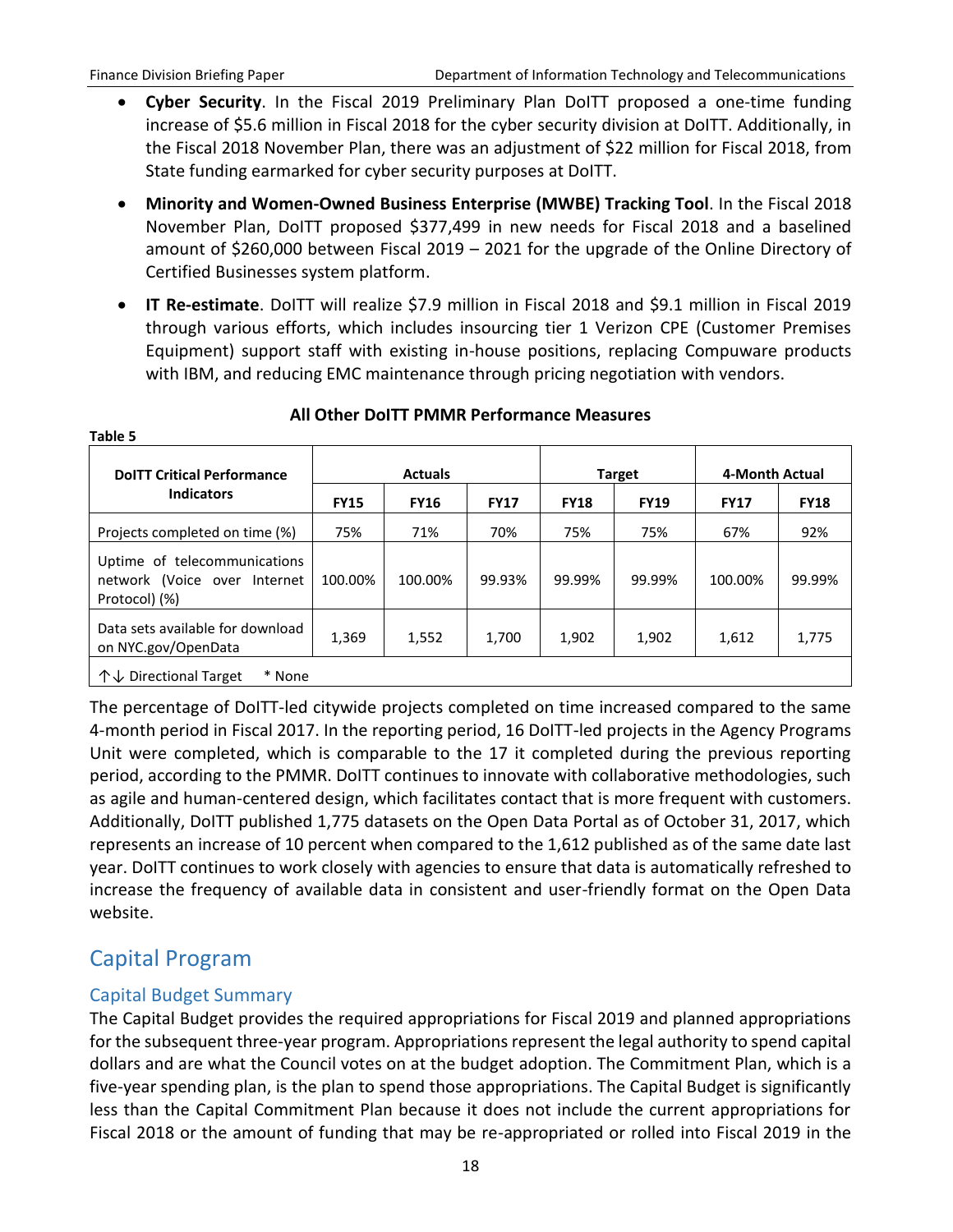Executive and Adopted Budgets. The following provides an overview of the Capital Budget and Commitment Plan for DoITT.



As shown in the chart (left), DoITT's Fiscal 2019 Preliminary Capital Budget includes \$196.5 million in Fiscal 2019 – 2022, all of which are City funds. This represents approximately 0.43 percent of the City's total \$45.9 billion Capital Budget for 2019 – 2022. Available appropriations for Fiscal 2018 total \$313 million. This includes \$299.5 million in reauthorized prior appropriations and \$39 million in authorized Fiscal 2018 appropriations, less actual commitments in the current fiscal year.

The Department's Preliminary Commitment Plan includes \$511.8 million in Fiscal 2018 – 2022. This represents approximately 0.6 percent of the City's total \$79.6 billion Preliminary Commitment Plan.





In the Plan, funding for Fiscal 2020 - 2022 increases as funds have been rolled over from Fiscal 2018 and 2019 into the outyears to reflect more accurate timelines. The majority of the capital projects span multiple fiscal years and it is therefore common practice for an agency to roll unspent capital funds into future years. As of November 30, 2017, the Department has actually committed \$25 million, or 12 percent, of the total \$201.1 million annual commitment plan for Fiscal 2018. It is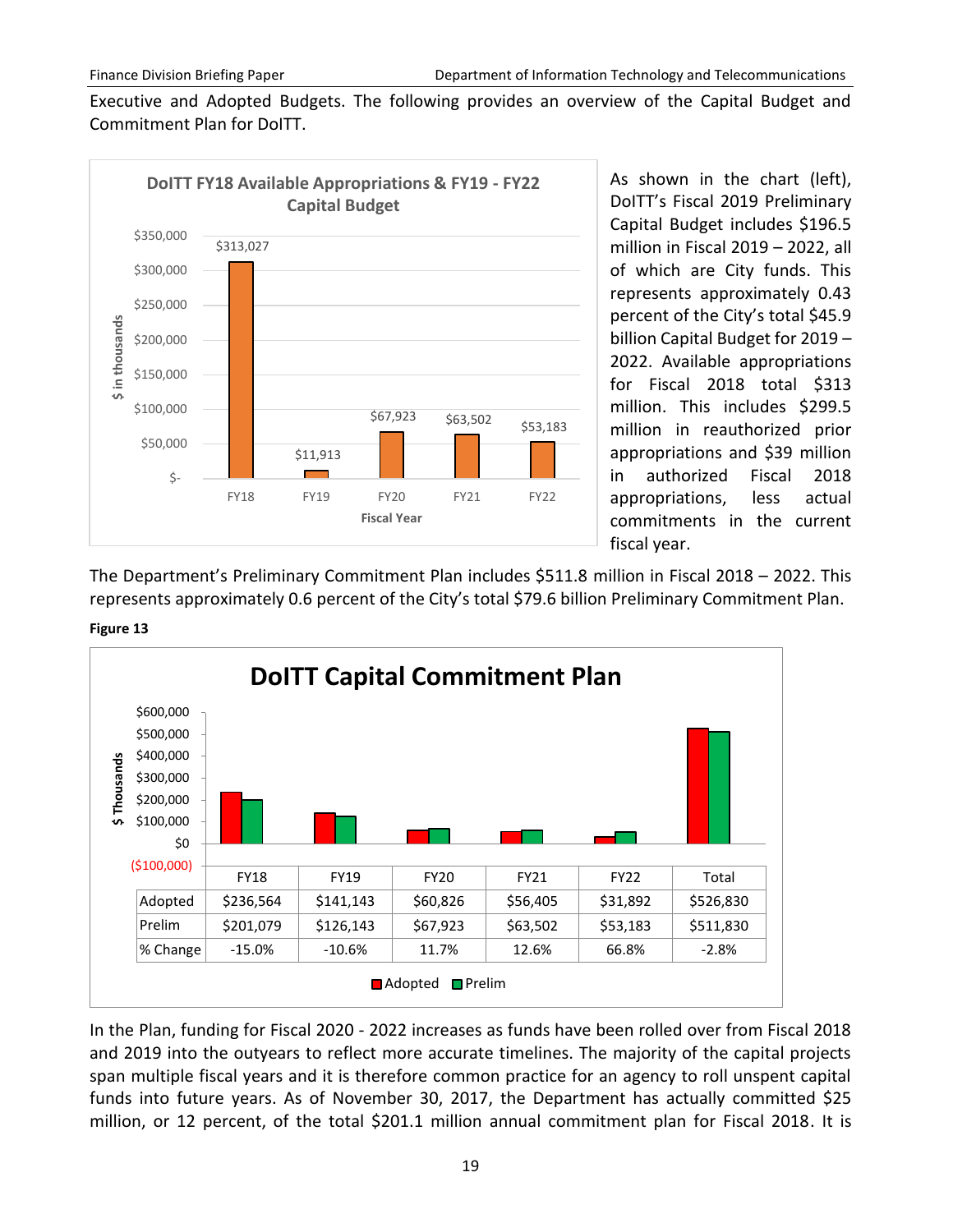$\overline{a}$ 

important to note that the Department decreased \$15 million from its Fiscal 2018 – 2022 capital plan, in order to reflect more accurate spending. No new funds have been added to the Department's capital budget.

The Department's current appropriations (authorized spending) total \$313 million. These appropriations are to be used to finance the agency's \$201.1 million Fiscal 2018 capital commitment program. The agency has \$111.9 million, or over 35.8 percent more funding than it needs to meet its entire capital commitment program for the current fiscal year. This excess balance gives the Administration considerable flexibility within the capital plan. However, as the commitment of appropriations are legally bound to their budget line descriptions, this flexibility is more limited than it appears from this variance alone. In the City Council's *"Response to the Fiscal Year 2018 Preliminary Budget and Fiscal Year 2017 Preliminary Management Report",* released on April 3, 2017, the Council expressed concern over excess capital appropriations in the capital commitment plan and called upon the Administration to reduce appropriations in the capital plan. DoITT has yet to adjust its appropriations accordingly.

The Commitment Plan typically frontloads planned commitments for capital projects in the first year or two of the plan, and agencies rarely meet these targets. The Department's Commitment Plan shows 39 percent of all commitments in between Fiscal 2018 - 2022. Its history of commitments is shown below. For example, in Fiscal 2017, the Department actually committed 27 percent of its annual commitment plan for that year. Given this performance history, it is anticipated that DoITT will end this year with unmet commitment targets and significant appropriations available to be rolled into Fiscal 2019 and the out years.

The chart below displays the Department's capital commitment plan as of the Fiscal 2014 – 2017 Executive Budget and the actual commitments in the corresponding fiscal year. Furthermore, Figure 14 shows the capital commitment rate, which is the percentage of the capital plan committed per fiscal year<sup>3</sup>.

 $3$  Note: Planned commitments are higher than the agency's "total commitments". Target commitments are the management tool used by the Office of Management and Budget (OMB); they are "the actual aggregate levels that managing agencies are expected to commit and against which their performance will be measured at the end of the fiscal year", and are not broken out between City and non-City funds.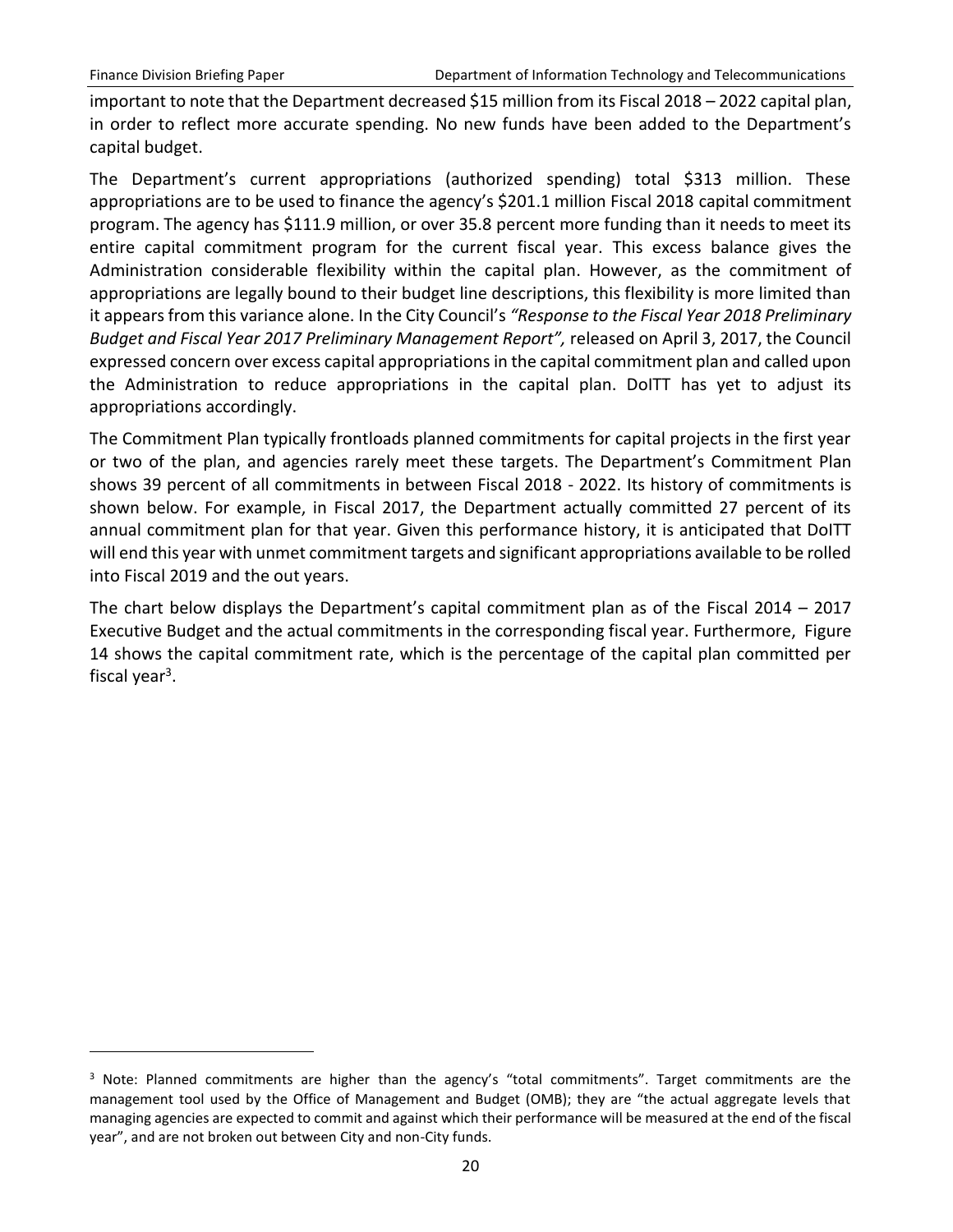



The reason why DoITT capital commitment rate is volatile because total commitments often increase significantly as projects near completion. In this instance, it was driven by changes in commitments of ECTP related projects. For example, in Fiscal 2016, capital commitments increased to 58 percent, since PSAC 2 became operational in June 2016.

### <span id="page-22-0"></span>Capital Budget Structure

DoITT's capital plan contains two budget lines, one for all general IT services and cybersecurity related projects, and the second contains projects related to the maintenance of the 911 Emergency Call Centers, also known as the ECTP, as mentioned previously. Under the general IT services budget line, there are 51 projects, ranging from \$4,000 in *"DoITT's Re-Invent NYC.gov Project"* to \$9.2 million in DoITT's re-architecture of the 311 Customer Service Management System. Under the 911 Emergency Call Center maintenance budget line, there are 36 projects, ranging from \$67,000 for the *"DoITT Internet Content and Advanced Malware"* project to \$23.9 million for the *"FDNY FireCAD (Computer Aided Dispatch) Implementation"* project. In total, DoITT's capital plan contains 88 on-going projects. Both budget lines have lump-sum lines, one of which is titled *"DoITT EDP Projects – Current Year and Out-Year Planning"*, with \$286.8 million in funds between Fiscal 2018 – 2022, where money is allocated to ongoing electronic data processing (EDP) projects, and moved to other projects as needs are identified. Furthermore, the second budget line is titled *"Emergency Communications Systems & Facilities",* with \$92.3 million in capital funds between Fiscal 2018 – 2022, where money is allocated to ongoing ECTP related projects, and moved to other projects as needs are identified.

The following tables show a breakdown of planned commitments from Fiscal 2018 – 2022 for both budget lines under DoITT's Capital Plan.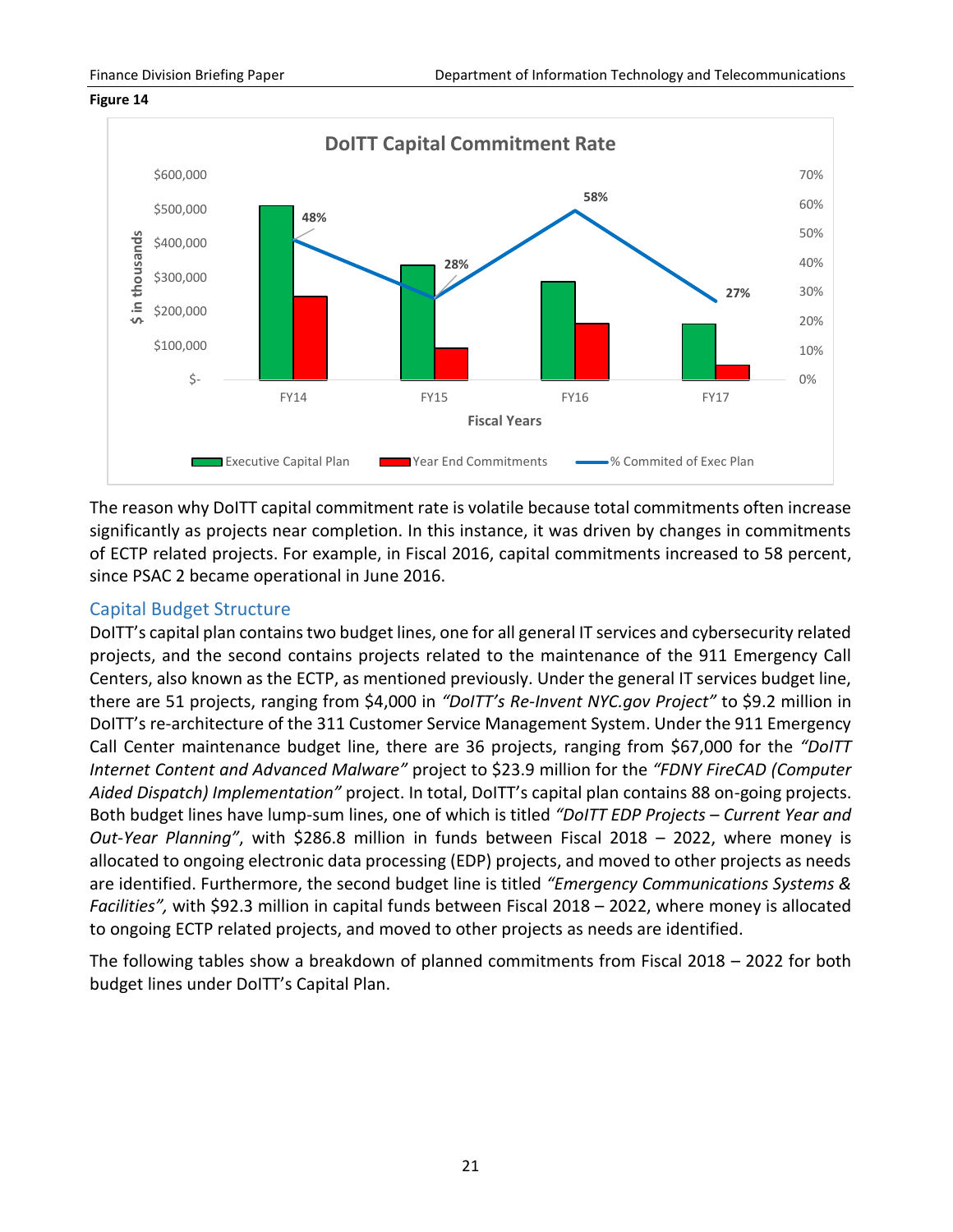| DoITT 2018-2022 Capital Commitment Plan (Budget Line DP-0001) |             |             |          |          |          |              |
|---------------------------------------------------------------|-------------|-------------|----------|----------|----------|--------------|
| <b>Dollars in Thousands</b>                                   |             |             |          |          |          |              |
|                                                               | 2018        | 2019        | 2020     | 2021     | 2022     | <b>Total</b> |
| <b>Preliminary Plan</b>                                       | \$74,655    | \$89,143    | \$67,923 | \$63,502 | \$53,183 | \$348,406    |
| <b>Adopted Plan</b>                                           | \$110,140   | \$104,143   | \$60,826 | \$56,405 | \$31,892 | \$363,406    |
| Change                                                        | ( \$35,485) | ( \$15,000) | \$7,097  | \$7,097  | \$21,191 | (\$15,000)   |

*Source: OMB Fiscal 2019 Preliminary Capital Commitment Plan*

For this budget line (all general IT Services), in Fiscal 2018, the Department is committing \$74.6 million, or 67 percent of its annual commitment plan for that year. This will result in a roll of \$35.5 million into the out years. Additionally, in Fiscal 2019, the Department plans to reduce \$15 million in capital funds from its lump sum line in order to reflect more accurate spending timelines.

| DoITT 2018-2022 Capital Commitment Plan (Budget Line DP-0002) |           |          |      |      |      |           |
|---------------------------------------------------------------|-----------|----------|------|------|------|-----------|
| <b>Dollars in Thousands</b>                                   |           |          |      |      |      |           |
|                                                               | 2018      | 2019     | 2020 | 2021 | 2022 | Total     |
| <b>Preliminary Plan</b>                                       | \$126,424 | \$37,000 | \$0  | \$0  | \$0  | \$163,424 |
| <b>Adopted Plan</b>                                           | \$126,424 | \$37,000 | S0   | \$0  | \$0  | \$163,424 |
| Change                                                        | \$0       | \$0      | Ś0   | \$0  | \$0  | \$0       |

*Source: OMB Fiscal 2019 Preliminary Capital Commitment Plan*

The capital commitment plan suggests that DoITT will use all capital funds related to these projects in Fiscal 2018 and Fiscal 2019, effectively ending capital funding for the program in Fiscal 2020. Since 2005, the City has contracted out \$2 billion for the completion of the project. For further information on its spending since its inception, please refer to Appendix D.

## <span id="page-23-0"></span>**2019 Preliminary Capital Budget Highlights**

Major capital projects included in the Preliminary Capital Plan for Fiscal 2018 – 2022 include the following:

- **FDNY FireCAD (Computer Aided Dispatch) Implementation**. The Fiscal 2019 Capital Commitment Plan includes \$23.9 million in funding for this project for Fiscal 2018. The funding will add a new computer-aided dispatch system for the City's fire trucks, which is part of the 911 Emergency Call Center's Maintenance projects in DoITT's capital commitment plan. It should be noted that \$2.6 million was moved from this project and placed in the lump-sum budget line titled *"Emergency Communications Systems & Facilities".*
- **311 Customer Service Management System Re-Architecture**. The Fiscal 2019 Capital Commitment Plan includes \$9.2 million in funding for this project for Fiscal 2018, aimed at modernizing 311's IT system, the Customer Relationship Management (CRM) software system.

In the Fiscal 2019 Capital Commitment Plan, \$14.5 million is moved from the EDP lump-sum budget line to finance the following new capital projects:

**Perimeter Internet Bandwidth Upgrade**. The Fiscal 2019 Capital Commitment Plan adds \$8.7 million in Fiscal 2018 to upgrade the internet-facing infrastructure to support the internet bandwidth upgrade from 10 GB to 40 GB. This will provide upgraded connectivity to the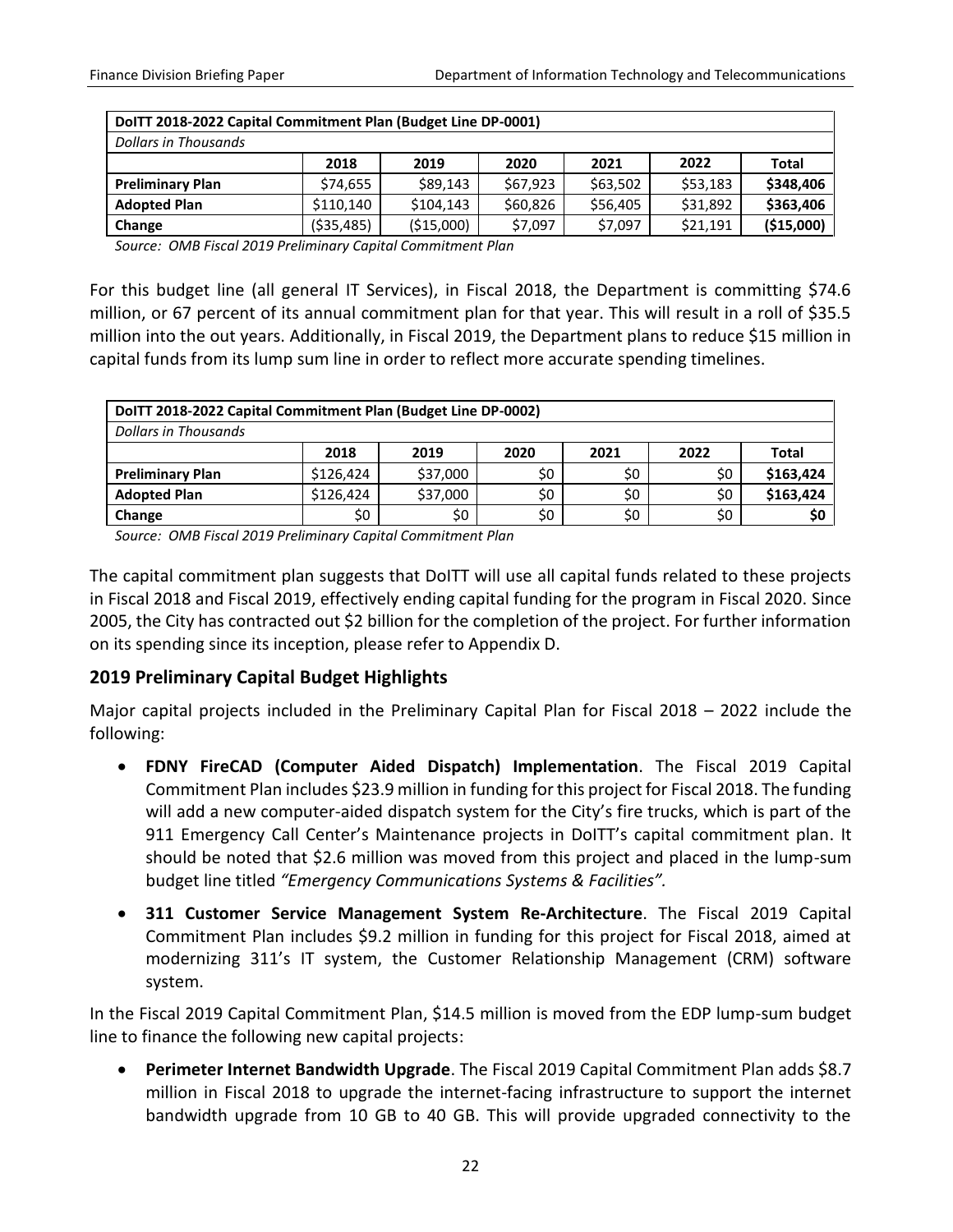internet for all City agencies utilizing CityNet as well as public access users to the applications hosted at the main DoITT Data Centers. The scope includes upgraded network switches, routers, multiplexers and network performance monitoring equipment.

- **Mainframe Software Upgrade**. The Fiscal 2019 Capital Commitment Plan adds \$684,143 in Fiscal 2018 for the implementation of an IBM Fault Analyzer and IBM Debug Tools in the mainframe environment. The current tools in place have been in use for over 27 years and are inefficient as well as costly when compared to the new solution in scope. This project will aid in application failure diagnostics and debugging various issues at the machine code level.
- **Mainframe zIIP Tool**. The Fiscal 2019 Capital Commitment Plan adds \$2.4 million in Fiscal 2018 to the implementation of Natural for zIIP Enabler in the mainframe environment. This software frees up mainframe capacity in the main processor and saves on the need to expand capacity.
- **Workstation Upgrade.** The Fiscal 2019 Capital Commitment Plan adds \$393,000 in Fiscal 2018 to replace 498 workstations at DoITT that are currently at the end of useful life and no longer supported. The RAM configurations in these workstations are insufficient for employees to handle daily workload and is counterproductive. The new workstations will enable users to have multiple programs running concurrently without hindering production.
- **Blue Coat Proxy Expansion.** The Fiscal 2019 Capital Commitment Plan adds \$2.3 million in Fiscal 2018 for the expansion of the Blue Coat/Proxy environment. The expansion is scoped to accommodate the increasing web traffic anticipated to flow through the new 40 GB network. The new proxies will give web administrators the capability to monitor web access across all users that are connected to CityNet.

**Other DoITT Managed Capital Projects**. Additionally, a portion of the capital funding for DoITT projects is housed in other areas of the Fiscal 2019 - 2022 Capital Commitment Plan. These include approximately \$1.5 million in the Citywide Equipment Budget (PU) for Citywide VoIP (Voice over Internet Protocol) implementation and \$39.7 million for the Public Buildings Budget (PW), which includes a large project of \$13.2 million for Fiscal 2022 for an alternate data center for the Financial Information Services Agency (FISA). Furthermore, a large portion of the funds (\$26.2 million) is held in one large lump-sum project line titled *"Infrastructure Equipment Upgrade"* which has for the improvement of long-term leased facilities for all boroughs. It should also be noted that DoITT reduced \$723,000 in capital funds in Fiscal 2018 from the Citywide Equipment Capital Budget, in order to reflect more accurate project timelines.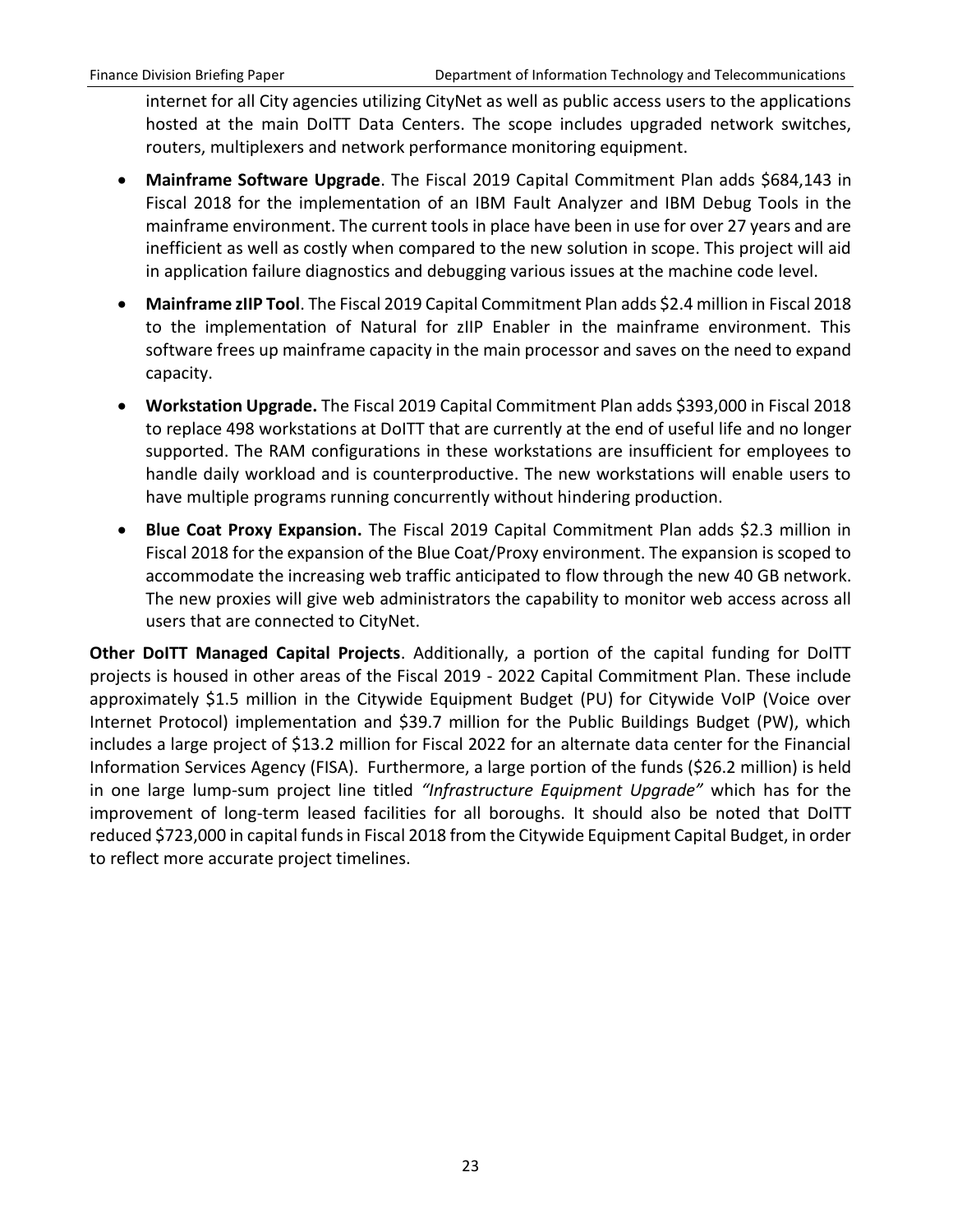## <span id="page-25-0"></span>Appendices

## <span id="page-25-1"></span>Appendix A: Budget Actions in the November and Preliminary Plans

|                                      |                          | Fiscal 2018                  |              |           | <b>Fiscal 2019</b>           |              |
|--------------------------------------|--------------------------|------------------------------|--------------|-----------|------------------------------|--------------|
| <b>Dollars in Thousands</b>          | City                     | <b>Non-City</b>              | <b>Total</b> | City      | <b>Non-City</b>              | <b>Total</b> |
| DoITT Budget as of the 2018          |                          |                              |              |           |                              |              |
| <b>Adopted Budget</b>                | \$466,574                | \$161,680                    | \$628,254    | \$443,596 | \$153,209                    | \$596,805    |
| <b>New Needs</b>                     |                          |                              |              |           |                              |              |
| 311 Re-Architecture Project          | 4,264                    |                              | 4,264        |           | $\overline{\phantom{a}}$     |              |
| <b>Broadband Access Project</b>      | 2,557                    |                              | 2,557        | 3,019     |                              | 3,019        |
| Citywide Procurement Innovation      |                          |                              |              |           |                              |              |
| Project Contract                     | 10,027                   | $\overline{\phantom{a}}$     | 10,027       | 7,500     |                              | 7,500        |
| <b>MOME - Closed Captioning</b>      | 100                      | $\overline{\phantom{0}}$     | 100          | 100       | $\overline{\phantom{a}}$     | 100          |
| MOME - Nightlife Office              | 132                      | $\overline{\phantom{a}}$     | 132          | 221       | $\overline{\phantom{a}}$     | 221          |
| <b>WMBE Tracking Tool</b>            | 377                      | $\qquad \qquad -$            | 377          | 256       |                              | 256          |
| 311 Language Interpretation          | 419                      | $\overline{\phantom{a}}$     | 419          | 419       | $\overline{\phantom{a}}$     | 420          |
| 311 Re-Architecture                  | 2,497                    | $\qquad \qquad \blacksquare$ | 2,497        |           | $\overline{\phantom{a}}$     |              |
| CP Maintenance                       | 3,305                    | $\overline{\phantom{a}}$     | 3,305        | 2,421     | $\blacksquare$               | 2,421        |
| <b>Cyber Security</b>                | 5,565                    | $\overline{\phantom{m}}$     | 5,565        |           | $\qquad \qquad \blacksquare$ |              |
| MOME Office of Nightlife             | 56                       |                              | 56           | 116       | $\qquad \qquad \blacksquare$ | 116          |
| <b>Subtotal, New Needs</b>           | \$29,299                 | $\overline{a}$               | \$29,299     | \$14,051  | $\blacksquare$               | \$14,051     |
| <b>Other Adjustments</b>             |                          |                              |              |           |                              |              |
| <b>DoITT IT Savings</b>              | (3,689)                  | $\qquad \qquad \blacksquare$ | (3,689)      | (3,570)   |                              | (3,570)      |
| <b>IT Savings</b>                    | (4, 169)                 | $\qquad \qquad \blacksquare$ | (4, 169)     | (5, 597)  | $\overline{\phantom{a}}$     | (5, 597)     |
| <b>MOME Program Cost Reductions</b>  | (226)                    | $\qquad \qquad \blacksquare$ | (226)        | (236)     | $\qquad \qquad \blacksquare$ | (236)        |
| <b>Other City Adjustments</b>        | (3,080)                  |                              | (3,080)      | (48)      | $\frac{1}{2}$                | (48)         |
| <b>State Adjustments</b>             |                          | 67,867                       | 67,867       |           |                              |              |
| <b>CDBG</b>                          | $\overline{\phantom{a}}$ | 3,625                        | 3,625        |           |                              |              |
| <b>Other Federal Adjustments</b>     | $\overline{\phantom{a}}$ | 5,256                        | 5,256        |           | (81)                         | (81)         |
| <b>Other Categorical Adjustments</b> | $\qquad \qquad -$        | 9,815                        | 9,815        |           | (47)                         | (47)         |
| Intra-City Adjustments               |                          | 32,747                       | 32,747       |           | \$1,206                      | 1,206        |
| <b>Subtotal, Other Adjustents</b>    | \$(11, 164)              | \$119,308                    | \$108,144    | \$(9,451) | \$1,078                      | \$(8,373)    |
| <b>Total All Changes</b>             | \$18,135                 | \$119,308                    | \$137,444    | \$4,600   | \$1,078                      | \$5,678      |
| DoITT Budget as of the Prelim 2019   |                          |                              |              |           |                              |              |
| <b>Budget</b>                        | \$484,707                | \$280,990                    | \$765,697    | \$448,292 | \$154,284                    | \$602,577    |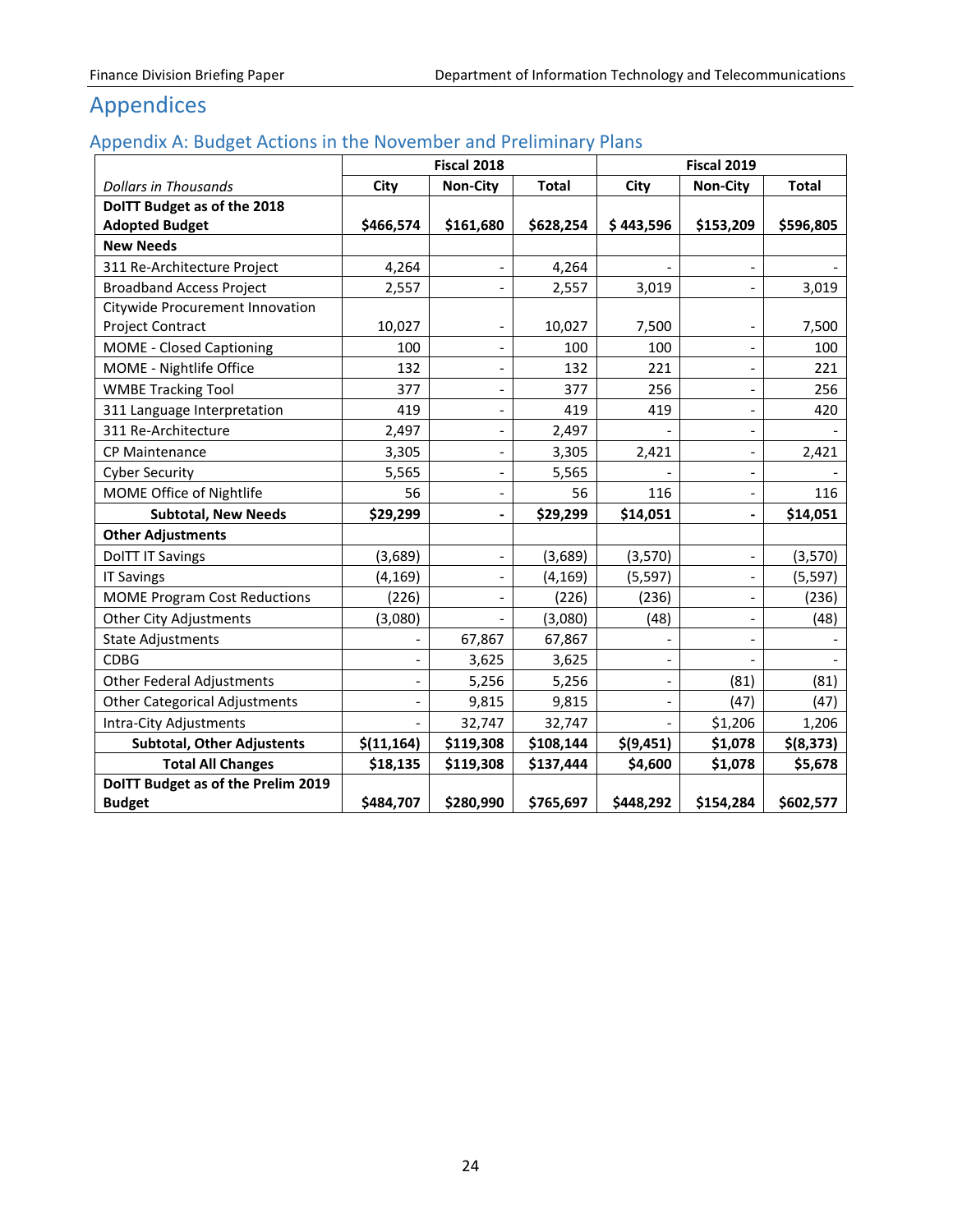i.

## <span id="page-26-0"></span>Appendix B: DoITT Contract Budget

| <b>DoITT Fiscal 2019 Preliminary Contract Budget</b><br>Dollars in Thousands |                        |                               |                              |                               |
|------------------------------------------------------------------------------|------------------------|-------------------------------|------------------------------|-------------------------------|
| Category                                                                     | Fiscal 2018<br>Adopted | Number of<br><b>Contracts</b> | Fiscal 2019<br><b>Prelim</b> | Number of<br><b>Contracts</b> |
| <b>Contractual Services General</b>                                          | \$96,007               | 21                            | \$77,888                     | 21                            |
| <b>Telecommunications Maintenance</b>                                        | 14,827                 | 6                             | 14,827                       | 6                             |
| Maintenance & Repair General                                                 | 20,296                 | 6                             | 20,296                       | 6                             |
| Office Equipment Maintenance                                                 | 434                    | 1                             | 434                          | 1                             |
| Data Processing Equipment                                                    | 129,599                | 67                            | 126,477                      | 67                            |
| <b>Printing Contracts</b>                                                    | 109                    | $\mathbf{1}$                  | 109                          | $\mathbf{1}$                  |
| <b>Security Services</b>                                                     | 176                    | 1                             | 176                          | 1                             |
| <b>Temporary Services</b>                                                    | 1,139                  | 1                             | 1,129                        | 1                             |
| <b>Cleaning Services</b>                                                     | 17                     | 1                             | 17                           | 1                             |
| Training Program for City Employees                                          | 730                    | $\overline{2}$                | 1,930                        | 2                             |
| Professional Services: Legal                                                 | 103                    | 1                             | 96                           | 1                             |
| Professional Services: Computer Services                                     | 12,739                 | $\mathbf{1}$                  | 7,205                        | 1                             |
| <b>Professional Services: Other</b>                                          | 15,819                 | 3                             | 14,319                       | 3                             |
| <b>Total</b>                                                                 | \$291,995              | 112                           | \$264,903                    | 112                           |

## <span id="page-26-1"></span>Appendix C: DoITT Miscellaneous Revenue (Fiscal 2015 Actuals – Fiscal 2019 Preliminary)

| DolTT Revenue Sources (\$ in               |           | <b>Actuals</b> |           | Planned   |           |  |
|--------------------------------------------|-----------|----------------|-----------|-----------|-----------|--|
| <b>Thousands)</b>                          | 2015      | 2016           | 2017      | 2018      | 2019      |  |
| Film Application Process Fees              | \$1,020   | \$1,111        | \$1,047   | \$1,020   | \$1,020   |  |
| <b>Premier Fees</b>                        | 274       | 343            | 633       | 274       | 274       |  |
| <b>Cable Television Franchises</b>         | 145,663   | 143,442        | 141,877   | 140,533   | 138,533   |  |
| <b>Mobile Telecommunication Franchises</b> | 4,222     | 5,728          | 9,496     | 9,000     | 3,840     |  |
| LinkNYC Revenue                            | 3,141     | 18,395         | 26,018    | 25,830    | 25,830    |  |
| Film Permits for City Property             | 300       | 294            | 394       | 300       | 300       |  |
| .NYC Revenue                               | 1,238     | 854            | 600       | 900       | 788       |  |
| Lease-Time TV                              | 1,874     | 1,869          | 1,854     | 1,700     | 1,700     |  |
| Procurement Card Spend Rebates             | 1,734     | 1,177          | 1,337     | 400       | 2,130     |  |
| <b>Total</b>                               | \$159,466 | \$173,213      | \$183,256 | \$179,957 | \$174,415 |  |